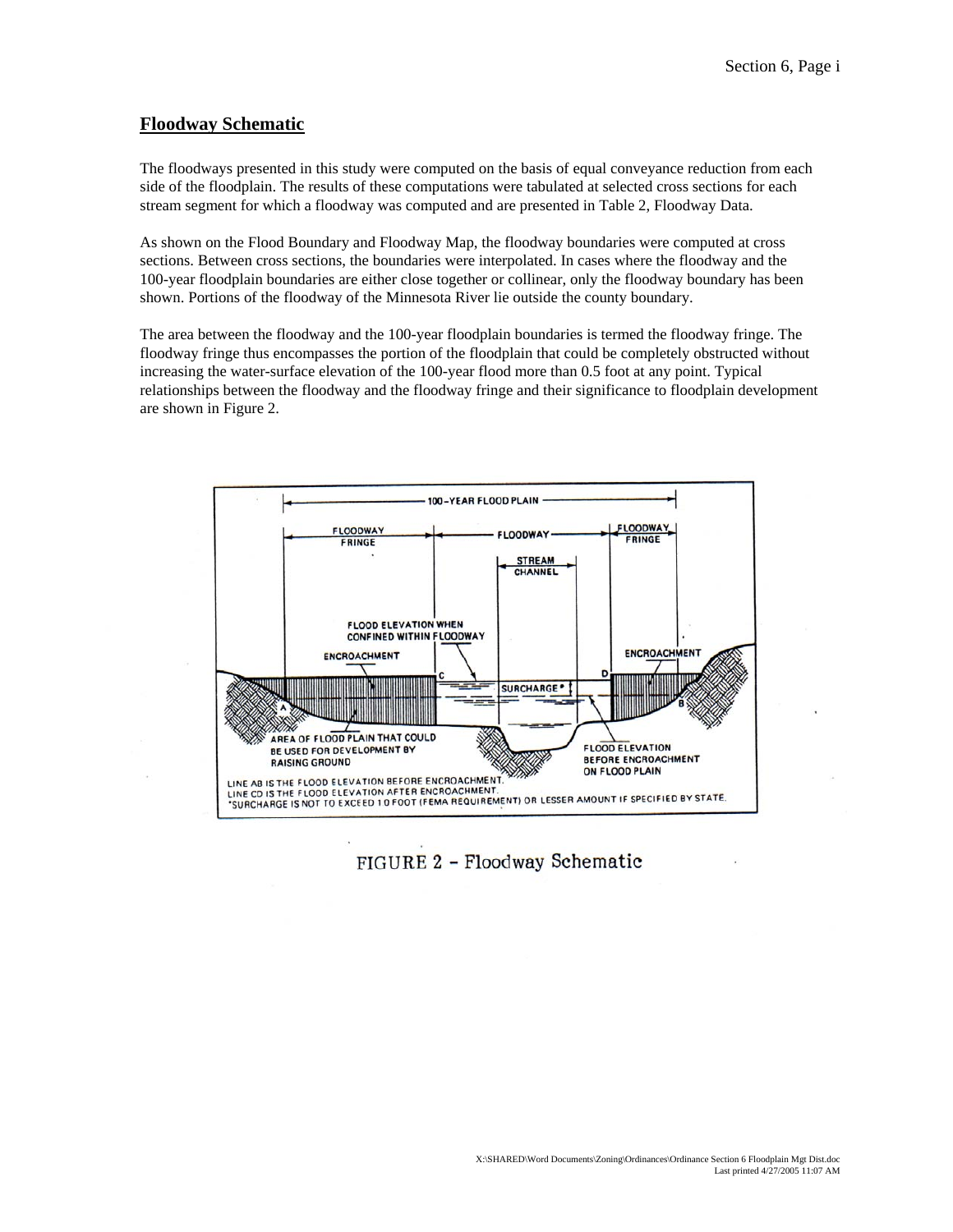Section 6, Page ii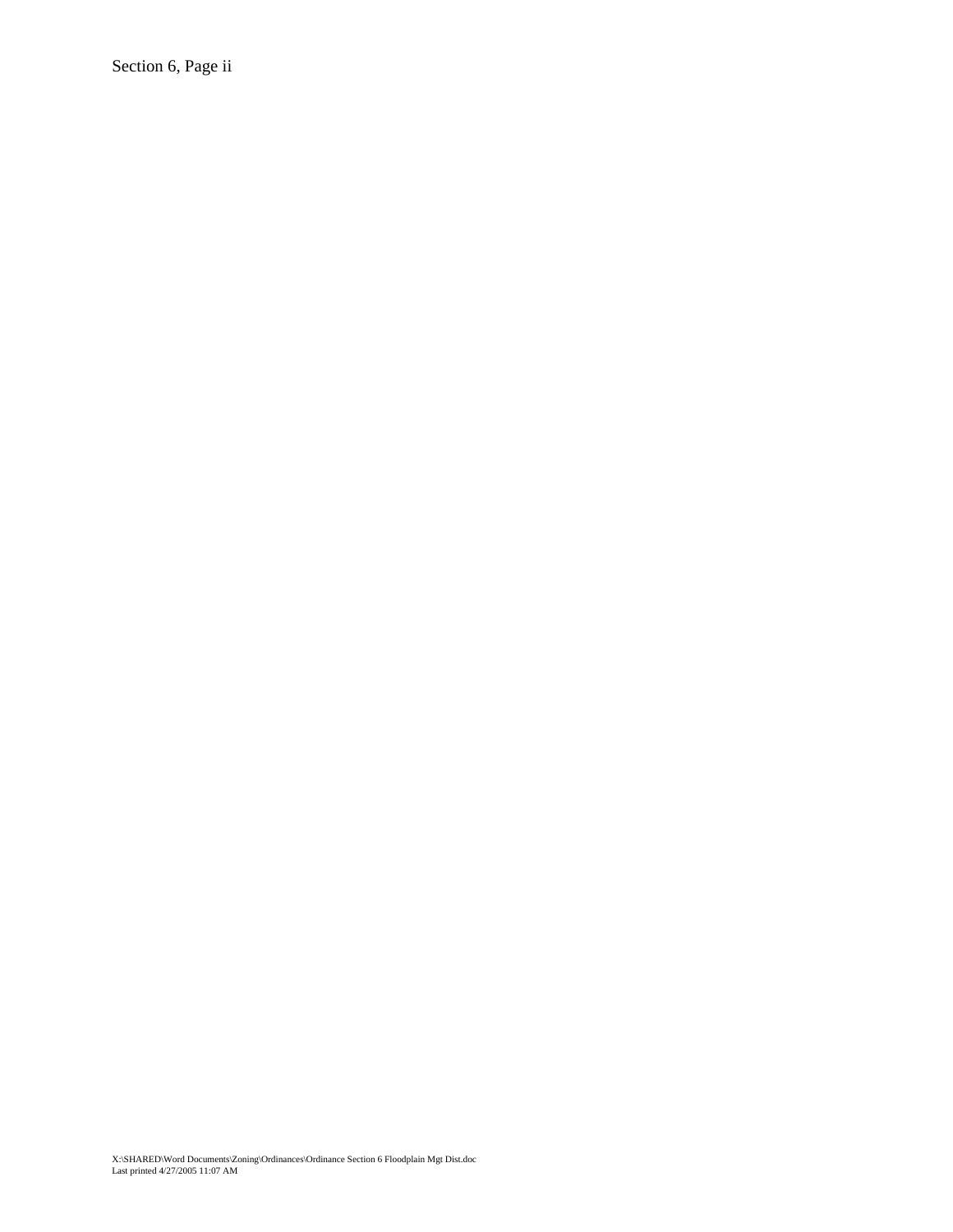# **SECTION 6 - FLOODPLAIN MANAGEMENT DISTRICT Completely Revised** Amended June 17, 1997

## **TABLE OF CONTENTS**

| 6.1 Subdivision 1 - Statutory Authorization, Findings of Fact and Purpose  1 |  |
|------------------------------------------------------------------------------|--|
|                                                                              |  |
|                                                                              |  |
|                                                                              |  |
|                                                                              |  |
|                                                                              |  |
|                                                                              |  |
|                                                                              |  |
|                                                                              |  |
|                                                                              |  |
|                                                                              |  |
|                                                                              |  |
|                                                                              |  |
|                                                                              |  |
|                                                                              |  |
|                                                                              |  |
|                                                                              |  |
|                                                                              |  |
|                                                                              |  |
|                                                                              |  |
|                                                                              |  |
|                                                                              |  |
|                                                                              |  |
|                                                                              |  |
|                                                                              |  |
|                                                                              |  |
|                                                                              |  |
|                                                                              |  |
|                                                                              |  |
|                                                                              |  |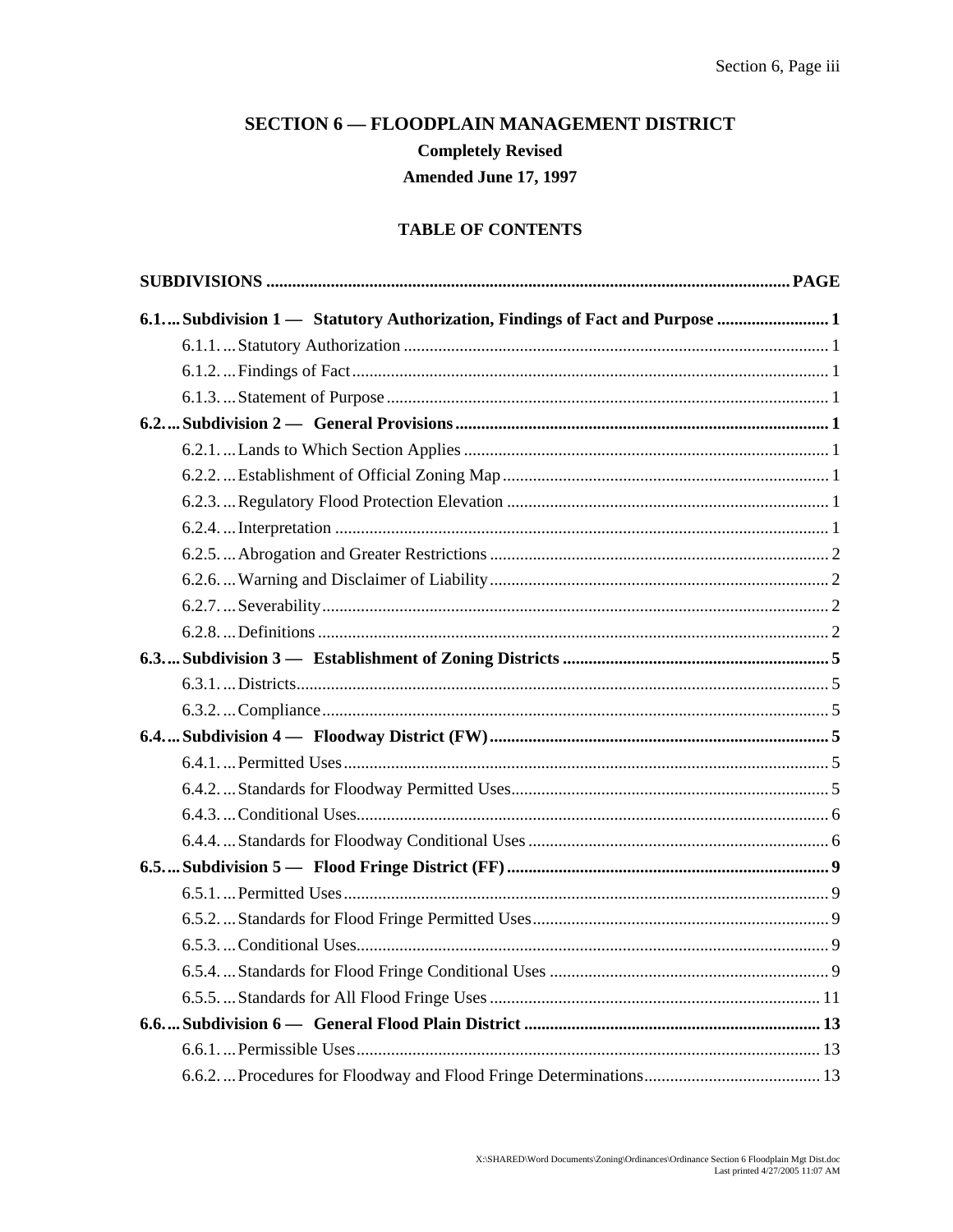| 6.8. Subdivision 8 - Public Utilities, Railroads, Roads, and Bridges 15       |  |  |  |
|-------------------------------------------------------------------------------|--|--|--|
|                                                                               |  |  |  |
|                                                                               |  |  |  |
|                                                                               |  |  |  |
| 6.9. Subdivision 9 - Manufactured Homes/Travel Trailers and Travel Vehicles17 |  |  |  |
|                                                                               |  |  |  |
|                                                                               |  |  |  |
|                                                                               |  |  |  |
|                                                                               |  |  |  |
|                                                                               |  |  |  |
|                                                                               |  |  |  |
|                                                                               |  |  |  |
|                                                                               |  |  |  |
|                                                                               |  |  |  |
|                                                                               |  |  |  |
|                                                                               |  |  |  |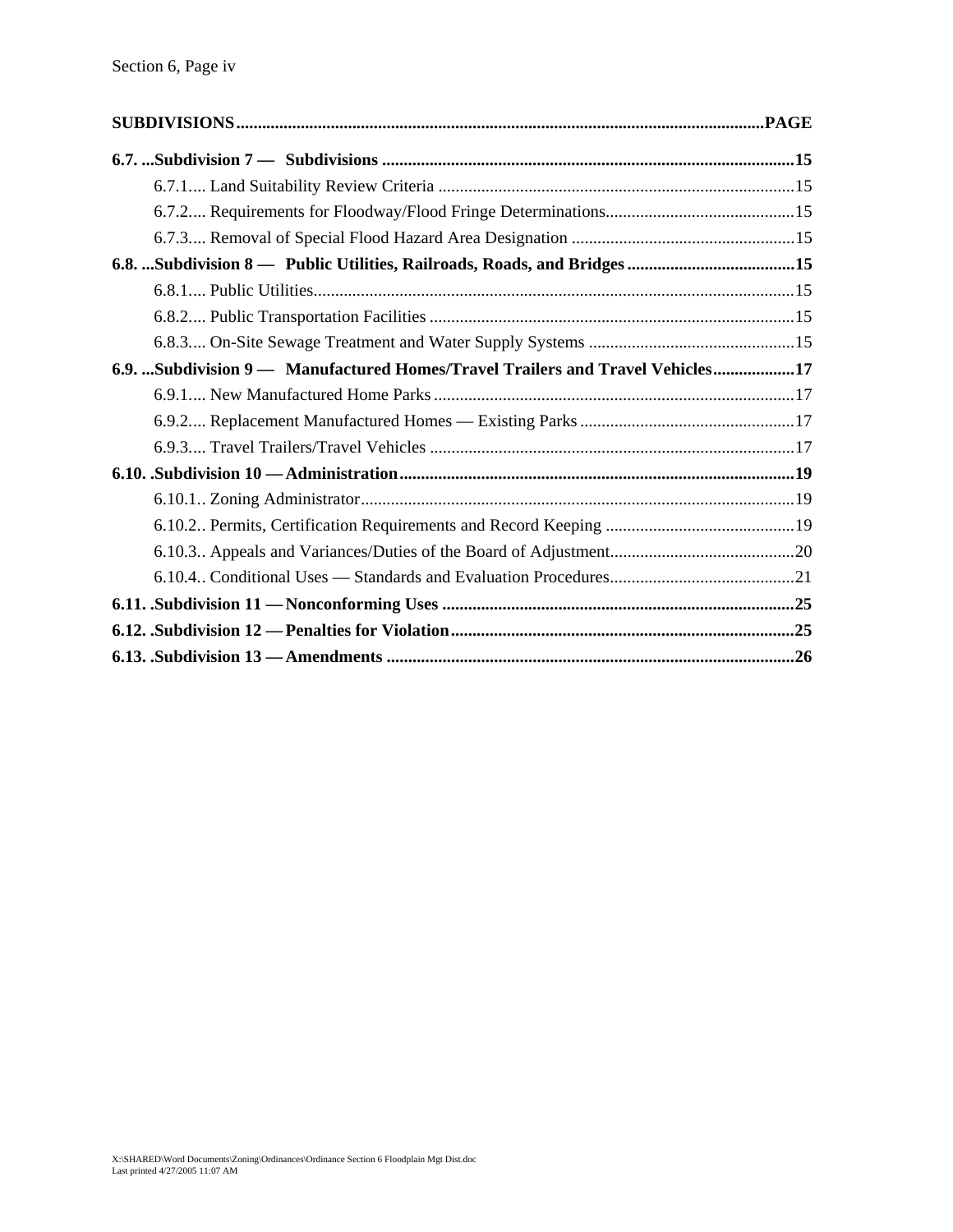# **SECTION 6 — FLOODPLAIN MANAGEMENT DISTRICT Amended June 17, 1997**

#### **6.1. Subdivision 1.0 — Statutory Authorization, Findings of Fact and Purpose**

- 6.1.1. Statutory Authorization: The Legislature of the State of Minnesota has, in Minnesota Statutes Chapter 103F and County Planning Enabling Act of 1974 delegated the responsibility to local government units to adopt regulations designed to minimize flood losses. Therefore, the County Board of Commissioners of Chippewa County, Minnesota, does ordain as follows:
- 6.1.2. Findings of Fact:
	- 6.1.2.1. The flood hazard areas of Chippewa County, Minnesota, are subject to periodic inundation which results in potential loss of life, loss of property, health and safety hazards, disruption of commerce and governmental services, extraordinary public expenditures of flood protection and relief, and impairment of the tax base, all of which adversely affect the public health, safety, and general welfare.
	- 6.1.2.2. Methods used to analyze flood hazards. This section is based upon a reasonable method of analyzing flood hazards which is consistent with the standards established by the Minnesota Department of Natural Resources.
- 6.1.3 Statement of Purpose: It is the purpose of this section to promote the public health, safety, and general welfare and to minimize those losses described in Subdivision 6.1.2.1. by provisions contained herein.

#### **6.2. Subdivision 2.0. — General Provisions**

- 6.2.1. Lands to which section applies: This section shall apply to all lands within the jurisdiction of Chippewa County shown on the official zoning map and/or the attachments thereto as being located within the boundaries of the Floodway, Flood Fringe, or General Flood Plain Districts.
- 6.2.2. Establishment of official zoning map: The official zoning map, together with all materials attached thereto, is hereby adopted by reference and declared to be a part of this ordinance. The attached material shall include the Flood Insurance Study for Chippewa County prepared by the Federal Insurance Administration dated May 19, 1987, and the Flood Boundary and Floodway Map and Flood Insurance Rate Map dated May 19, 1987, therein. The official zoning map shall be on file in the office of the county auditor and the county zoning administrator.
- 6.2.3. Regulatory flood protection elevation: The regulatory flood protection elevation shall be an elevation no lower than one foot above the elevation of the regional flood plus any increases in flood elevation caused by encroachments on the flood plain that result from designation of a floodway.
- 6.2.4. Interpretation:
	- 6.2.4.1. In their interpretation and application, the provisions of this section shall be held to be minimum requirements and shall be liberally construed in favor of the governing body and shall not be deemed a limitation or repeal of any other powers granted by state statutes.
	- 6.2.4.2. The boundaries of the zoning districts shall be determined by scaling distances on the official zoning map. Where interpretation is needed as to the exact location of the boundaries of the district as shown on the official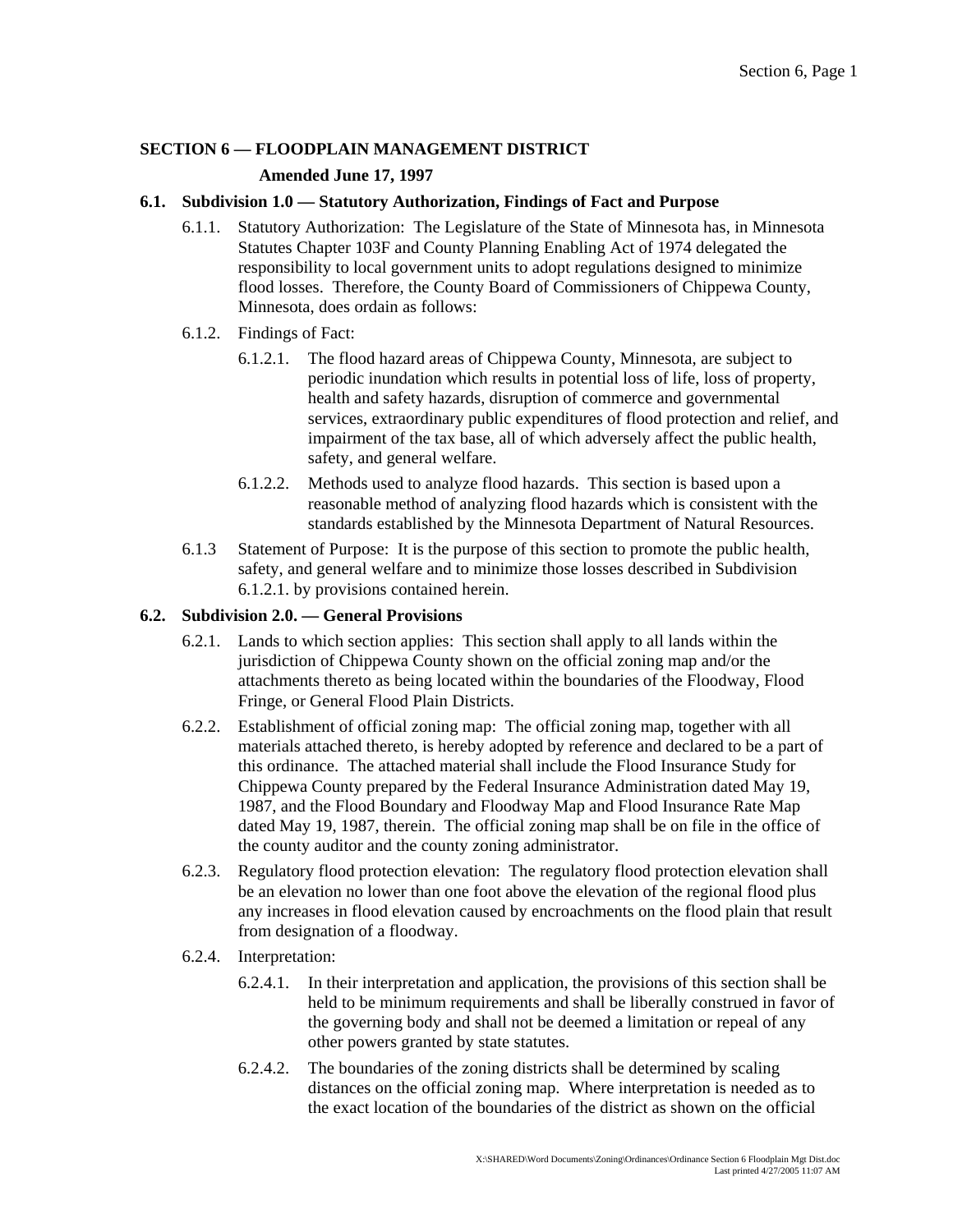zoning map, as, for example, where there appears to be a conflict between a mapped boundary and actual field conditions and there is a formal appeal of the decision of the zoning administrator, the board of adjustment shall make the necessary interpretation. All decisions will be based on elevations on the regional (100-year) flood profile and other available technical data. Persons contesting the location of the district boundaries shall be given a reasonable opportunity to present their case to the board and to submit technical evidence.

- 6.2.5. Abrogation and greater restrictions: It is not intended by this section to repeal, abrogate, or impair any existing easements, covenants, or deed restrictions. However, where this section imposes greater restrictions, the provisions of this section shall prevail. All other sections inconsistent with this section are hereby repealed to the extent of the inconsistency only.
- 6.2.6. Warning and disclaimer of liability: This section does not imply that areas outside the Flood Plain Districts or land uses permitted within such districts will be free from flooding or flood damages. This section shall not create liability on the part of Chippewa County or any officer or employee thereof for any flood damages that result from reliance on this section or any administrative decision lawfully made thereunder.
- 6.2.7. Severability: If any subdivision, clause, provision, or portion of this section is adjudged unconstitutional or invalid by a court of competent jurisdiction, the remainder of this section shall not be affected thereby.
- 6.2.8. Definitions: Unless specifically defined below, words or phrases used in this section shall be interpreted so as to give them the same meaning as they have in common usage and so as to give this section its most reasonable application.
	- 6.2.8.1. Accessory use or structure a use or structure on the same lot with, and of a nature customarily incidental and subordinate to, the principal use of structure.
	- 6.2.8.2. Basement means any area of a structure, including crawl spaces, having its floor or base subgrade (below ground level) on all four sides, regardless of the depth of excavation below ground level.
	- 6.2.8.3. Conditional use means a specific type of structure or land use listed in the official control that may be allowed but only after an in-depth review procedure and with appropriate conditions or restrictions as provided in the official zoning controls or building codes and upon a finding that: (1) certain conditions as detailed in the zoning ordinance exist, and (2) the structure and/or land use conform to the comprehensive land use plan if one exists and are compatible with the existing neighborhood.
	- 6.2.8.4. Equal degree of encroachment a method of determining the location of floodway boundaries so that flood plain lands on both sides of a stream are capable of conveying a proportionate share of flood flows.
	- 6.2.8.5. Flood a temporary increase in the flow or stage of a stream or in the stage of a wetland or lake that results in the inundation of normally dry areas.
	- 6.2.8.6. Flood frequency the frequency for which it is expected that a specific flood stage or discharge may be equaled or exceeded.
	- 6.2.8.7. Flood fringe that portion of the flood plain outside of the floodway. Flood fringe is synonymous with the term "floodway fringe," used in the Flood Insurance Study for Chippewa County.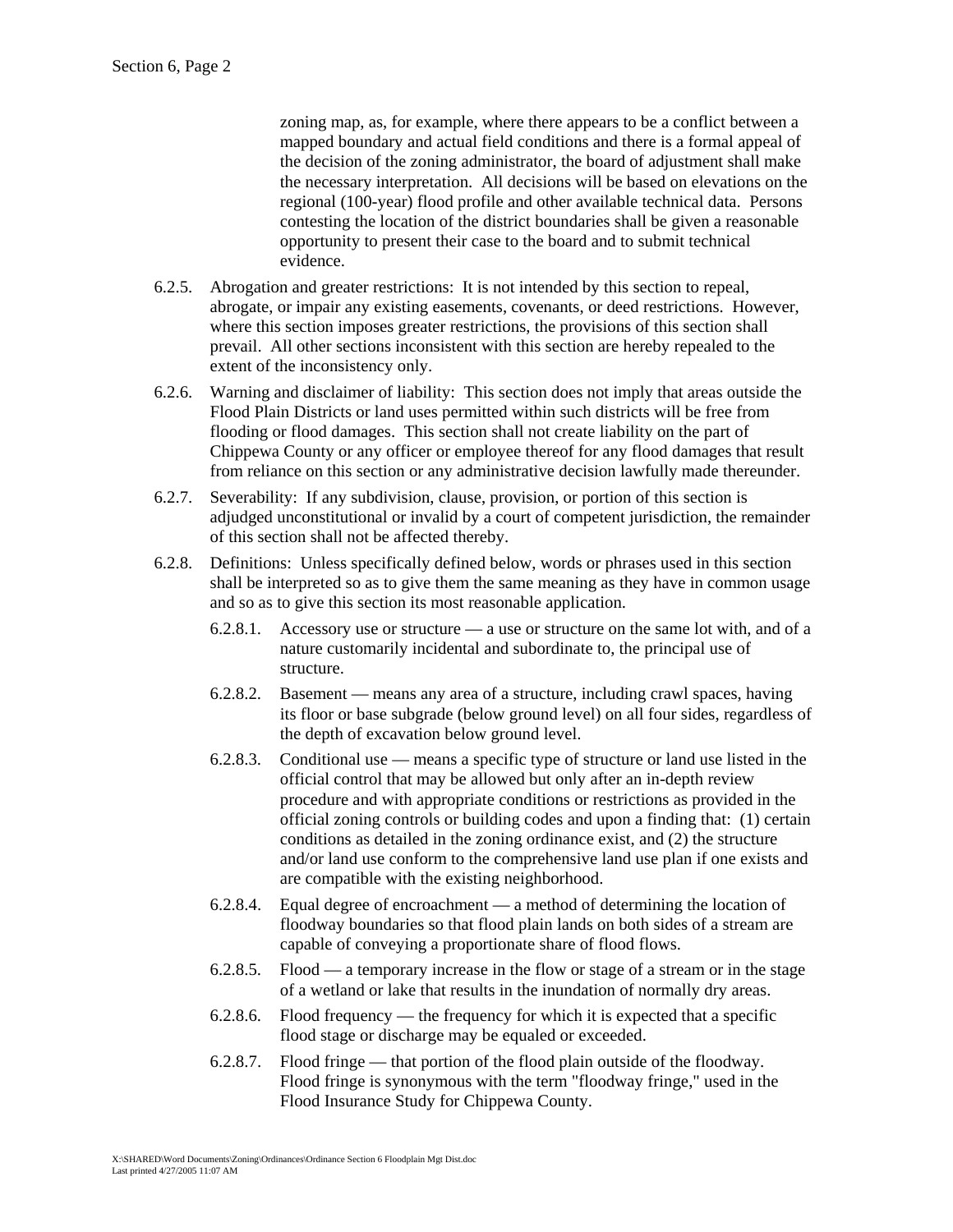- 6.2.8.8. Flood plain the beds proper and the areas adjoining a wetland, lake, or watercourse which have been or hereafter may be covered by the regional flood.
- 6.2.8.9. Flood-proofing a combination of structural provisions, changes, or adjustments to properties and structures subject to flooding, primarily for the reduction or elimination of flood damages.
- 6.2.8.10. Floodway the bed of a wetland or lake and the channel of a watercourse and those portions of the adjoining flood plain which are reasonably required to carry or store the regional flood discharge.
- 6.2.8.11. Obstruction any dam, wall, wharf, embankment, levee, dike, pile, abutment, projection, excavation, channel modification, culvert, building, wire, fence, stockpile, refuse, fill, structure, or matter in, along, across, or projecting into any channel, watercourse, or regulatory flood plain which may impede, retard, or change the direction of the flow of water, either in itself or by catching or collecting debris carried by such water.
- 6.2.8.12. Principal use or structure means all uses or structures that are not accessory uses or structures.
- 6.2.8.13. Reach a hydraulic engineering term to describe a longitudinal segment of a stream or river influenced by a natural or man-made obstruction. In an urban area, the segment of a stream or river between two consecutive bridge crossings would most typically constitute a reach.
- 6.2.8.14. Regional flood a flood which is representative of large floods known to have occurred generally in Minnesota and reasonably characteristic of what can be expected to occur on an average frequency in the magnitude of the 100-year recurrence interval. Regional flood is synonymous with the term "base flood" used in the flood insurance study.
- 6.2.8.15. Regulatory flood protection elevation The regulatory flood protection elevation shall be an elevation no lower than one foot above the elevation of the regional flood plus any increases in flood elevation caused by encroachments on the flood plain that result from designation of a floodway.
- 6.2.8.16. Structure anything constructed or erected on the ground or attached to the ground or on-site utilities, including, but not limited to, buildings, factories, sheds, detached garages, cabins, manufactured homes, travel trailers/vehicles not meeting the exemption criteria specified in Subdivision 6.9.3.1. of the section and other similar items.
- 6.2.8.17. Variance means a modification of a specific permitted development standard required in an official control including this section to allow an alternative development standard not stated as acceptable in the official control, but only as applied to a particular property for the purpose of alleviating a hardship, practical difficulty, or unique circumstance as defined and elaborated upon in a community's respective planning and zoning enabling legislation.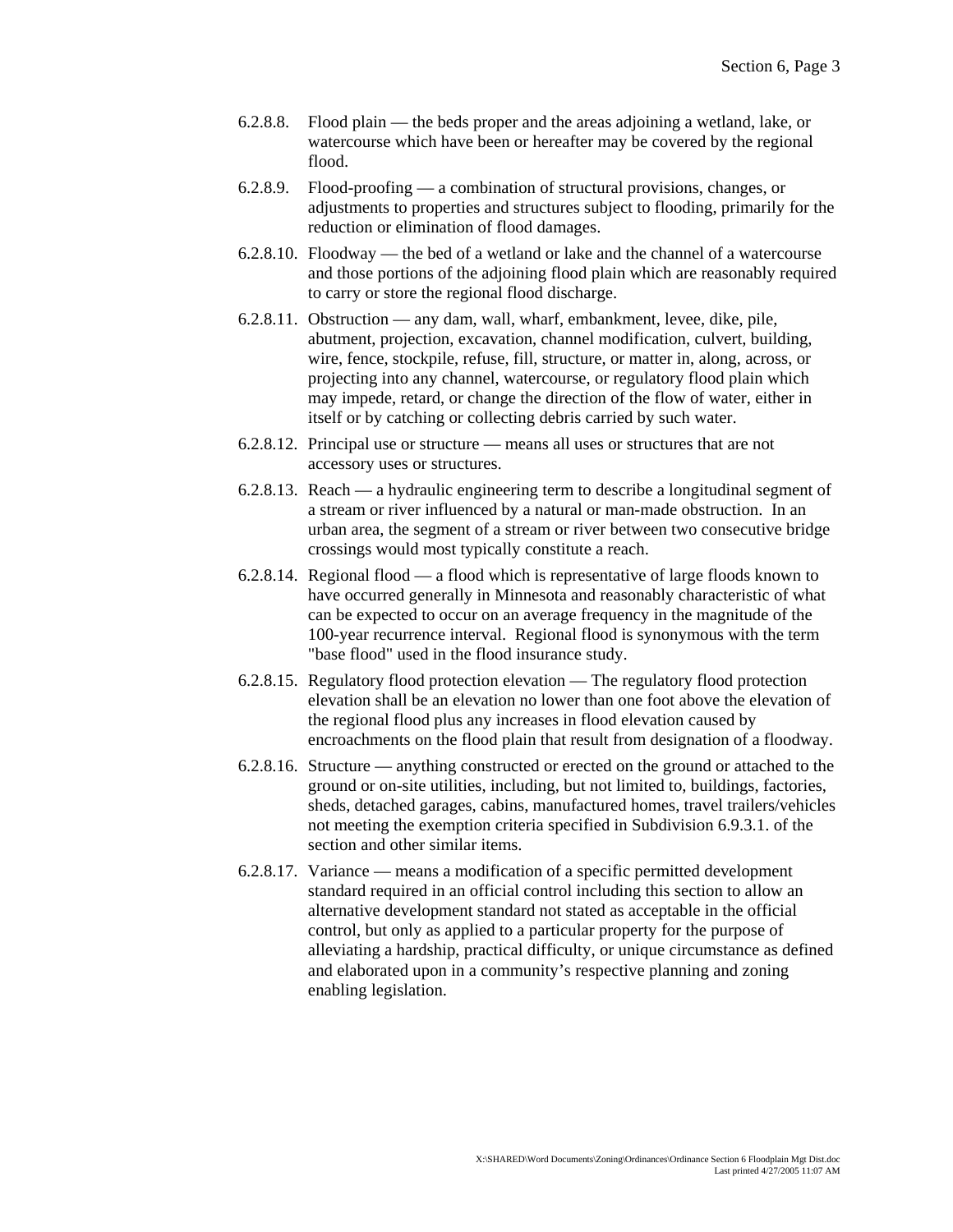Section 6, Page 4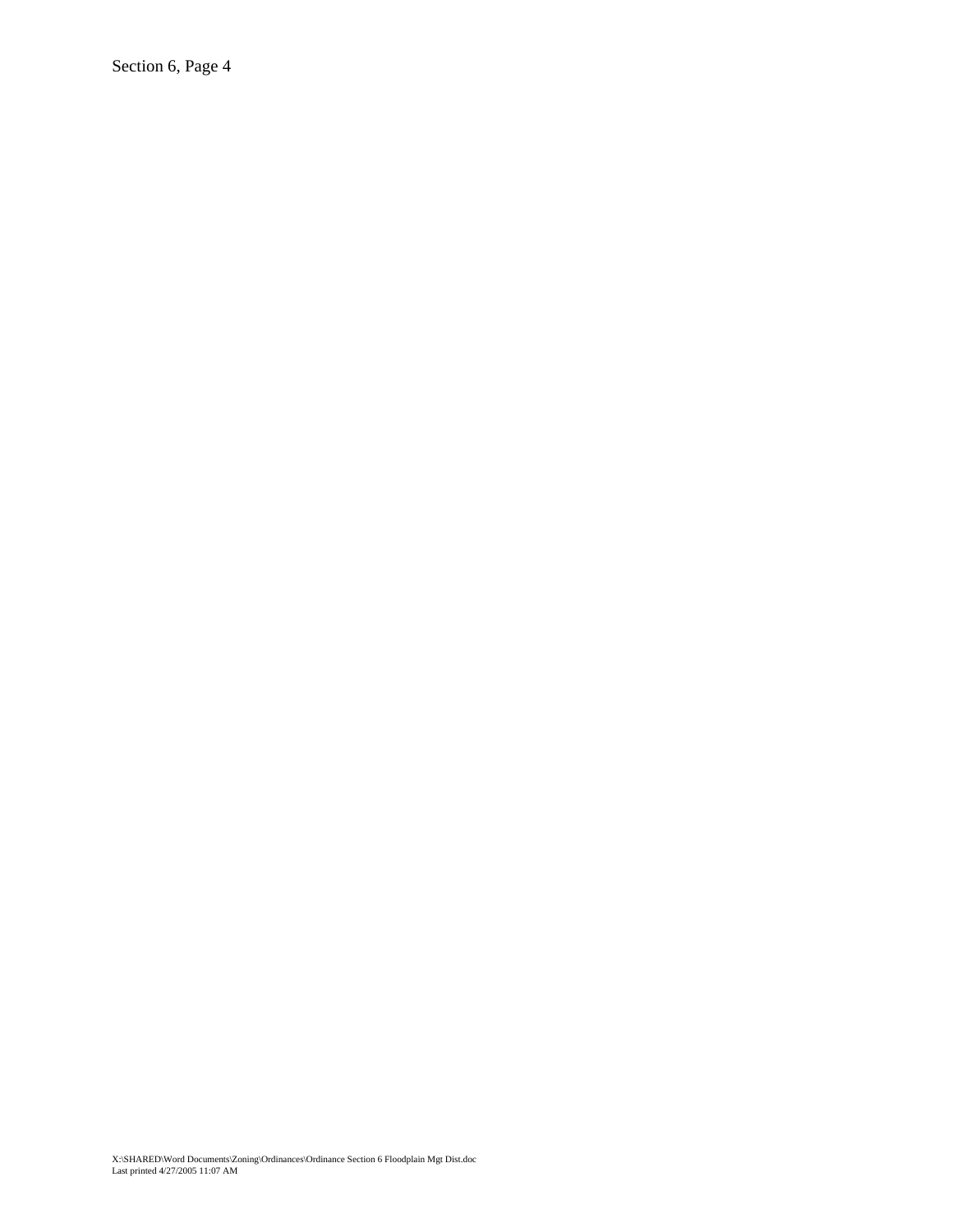## **6.3. Subdivision 3.0 — Establishment of Zoning Districts**

- 6.3.1. Districts:
	- 6.3.1.1. Floodway District. The Floodway District shall include those areas designated as floodway on the Flood Boundary and Floodway Map adopted in Subdivision 6.2.2.
	- 6.3.1.2. Flood Fringe District. The Flood Fringe District shall include those areas designated as floodway fringe on the Flood Boundary and Floodway Map adopted in Subdivision 6.2.2.
	- 6.3.1.3. General Flood Plain District. The General Flood Plain District shall include those areas designated as unnumbered A Zones on the Flood Insurance Rate Map adopted in Subdivision 6.2.2.
- 6.3.2. Compliance: No new structure or land shall hereafter be used and no structure shall be located, extended, converted, or structurally altered without full compliance with the terms of this section and other applicable regulations which apply to uses within the jurisdiction of this section. Within the Floodway, Flood Fringe and General Flood Plain Districts, all uses not listed as permitted uses or conditional uses in Subdivisions 6.4.0., 6.5.0., and 6.6.0. that follow, respectively, shall be prohibited. In addition, a caution is provided here that:
	- 6.3.2.1. New manufactured homes, replacement manufactured homes, and certain travel trailers and travel vehicles are subject to the general provisions of this section and, specifically, Subdivision 6.9.0.;
	- 6.3.2.2. Modifications, additions, structural alterations or repair after damage to existing non-conforming structures and non-conforming uses of structures or land are regulated by the general provisions of this section and, specifically, Subdivision 6.11.0.; and
	- 6.3.2.3. As-built elevations for elevated or flood-proofed structures must be certified by ground surveys, and flood-proofing techniques must be designed and certified by a registered professional engineer or architect as specified in the general provisions of this section and, specifically, as stated in Subdivision 6.10. of this section.

# **6.4. Subdivision 4.0. — Floodway District (FW)**

- 6.4.1. Permitted uses:
	- 6.4.1.1. General farming, pasture, grazing, outdoor plant nurseries, horticulture, truck farming, forestry, sod farming, and wild crop harvesting.
	- 6.4.1.2. Industrial-commercial loading areas, parking areas, and airport landing strips.
	- 6.4.1.3. Private and public golf courses, tennis courts, driving ranges, archery ranges, picnic grounds, boat launching ramps, swimming areas, parks, wildlife and nature preserves, game farms, fish hatcheries, shooting preserves, target ranges, trap and skeet ranges, hunting and fishing areas, and single or multiple purpose recreational trails.
	- 6.4.1.4. Residential lawns, gardens, parking areas, and play areas.
- 6.4.2. Standards for Floodway permitted uses:
	- 6.4.2.1. The use shall have a low flood damage potential.
	- 6.4.2.2. The use shall be permissible in the underlying zoning district if one exists.
	- 6.4.2.3. The use shall not obstruct flood flows or increase flood elevations and shall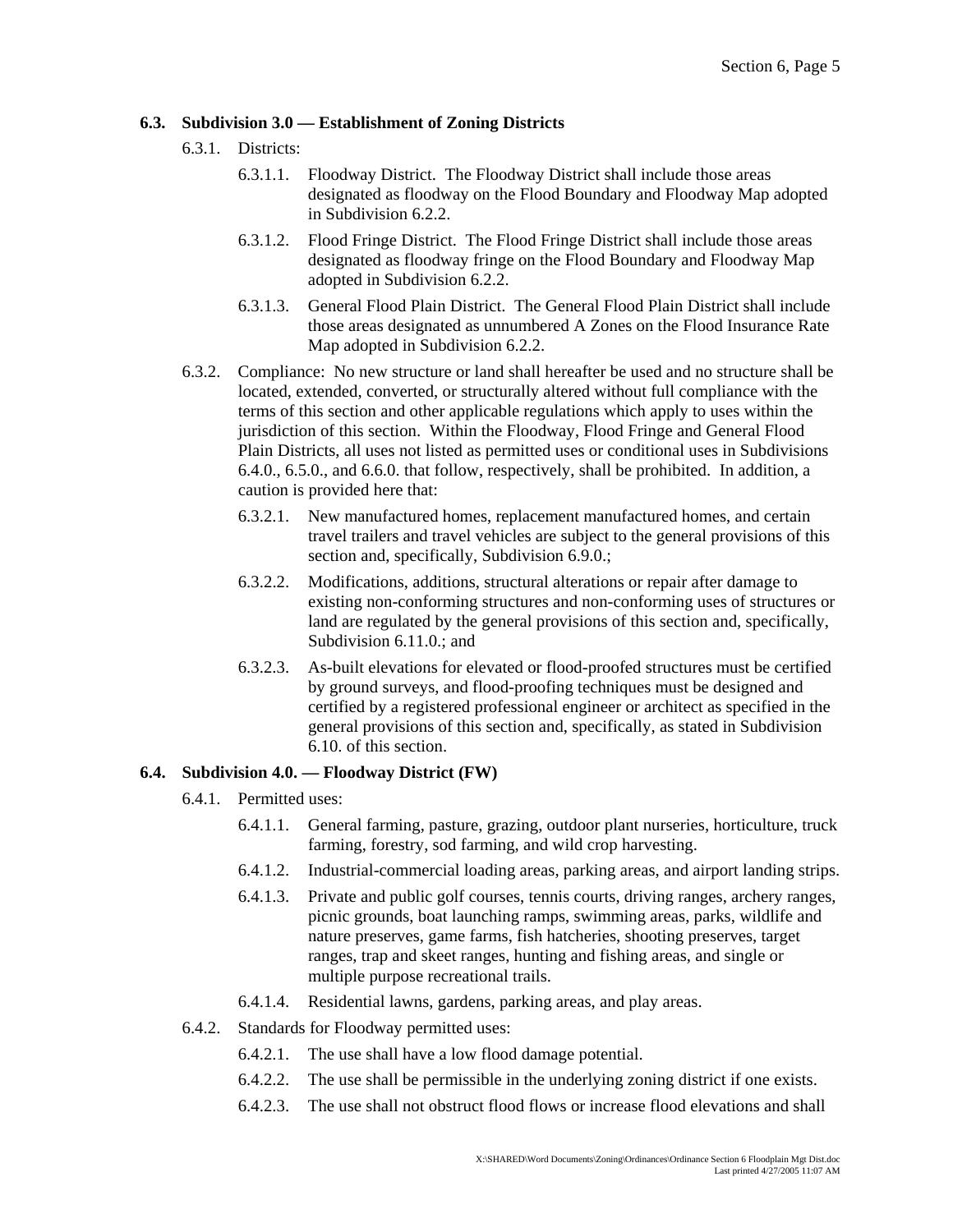not involve structures, fill, obstructions, excavations, or storage of materials or equipment.

- 6.4.3. Conditional uses:
	- 6.4.3.1. Structures accessory to the uses listed in 6.4.1. above and the uses listed in  $6.4.3.2 - 6.4.3.8$ . below.
	- 6.4.3.2. Extraction and storage of sand, gravel, and other materials.
	- 6.4.3.3. Marinas, boat rentals, docks, piers, wharves, and water control structures.
	- 6.4.3.4. Railroads, streets, bridges, utility transmission lines, and pipelines.
	- 6.4.3.5. Storage yards for equipment, machinery, or materials.
	- 6.4.3.6. Placement of fill.
	- 6.4.3.7. Travel trailers and travel vehicles either on individual lots of record or in existing or new subdivisions or commercial or condominium type campgrounds, subject to the exemptions and provisions of Subdivision 6.9.3. of this section.
	- 6.4.3.8. Structural works for flood control, such as:
		- 6.4.3.8.1. levees, dikes, and floodwalls constructed to any height where the intent is to protect individual structures; and
		- 6.4.3.8.2. levees or dikes where the intent is to protect agricultural crops for a frequency flood event equal to or less than the 10-year frequency flood event.
- 6.4.4. Standards for Floodway conditional uses:
	- 6.4.4.1. All uses. No structure (temporary or permanent), fill (including fill for roads and levees), deposit, obstruction, storage of materials or equipment, or other uses may be allowed as a conditional use that will cause any increase in the stage of the 100-year or regional flood or cause an increase in flood damages in the reach or reaches affected.
	- 6.4.4.2. All floodway conditional uses shall be subject to the procedures and standards contained in Subdivision 6.10.4. of this section.
	- 6.4.4.3. The conditional use shall be permissible in the underlying zoning district if one exists.
	- 6.4.4.4. Fill:
		- 6.4.4.4.1. Fill, dredge spoil, and all other similar materials deposited or stored in the flood plain shall be protected from erosion by vegetative cover, mulching, riprap, or other acceptable method.
		- 6.4.4.4.2. Dredge spoil sites and sand and gravel operations shall not be allowed in the floodway unless a long-term site development plan is submitted which includes an erosion/sedimentation prevention element to the plan.
		- 6.4.4.4.3. As an alternative, and consistent with Subsection 6.4.4.4.2. of Subdivision 6.4.4.4. immediately above, dredge spoil disposal and sand and gravel operations may allow temporary, on-site storage of fill or other materials which would have caused an increase to the stage of the 100-year or regional flood but only after the governing body has received an appropriate plan which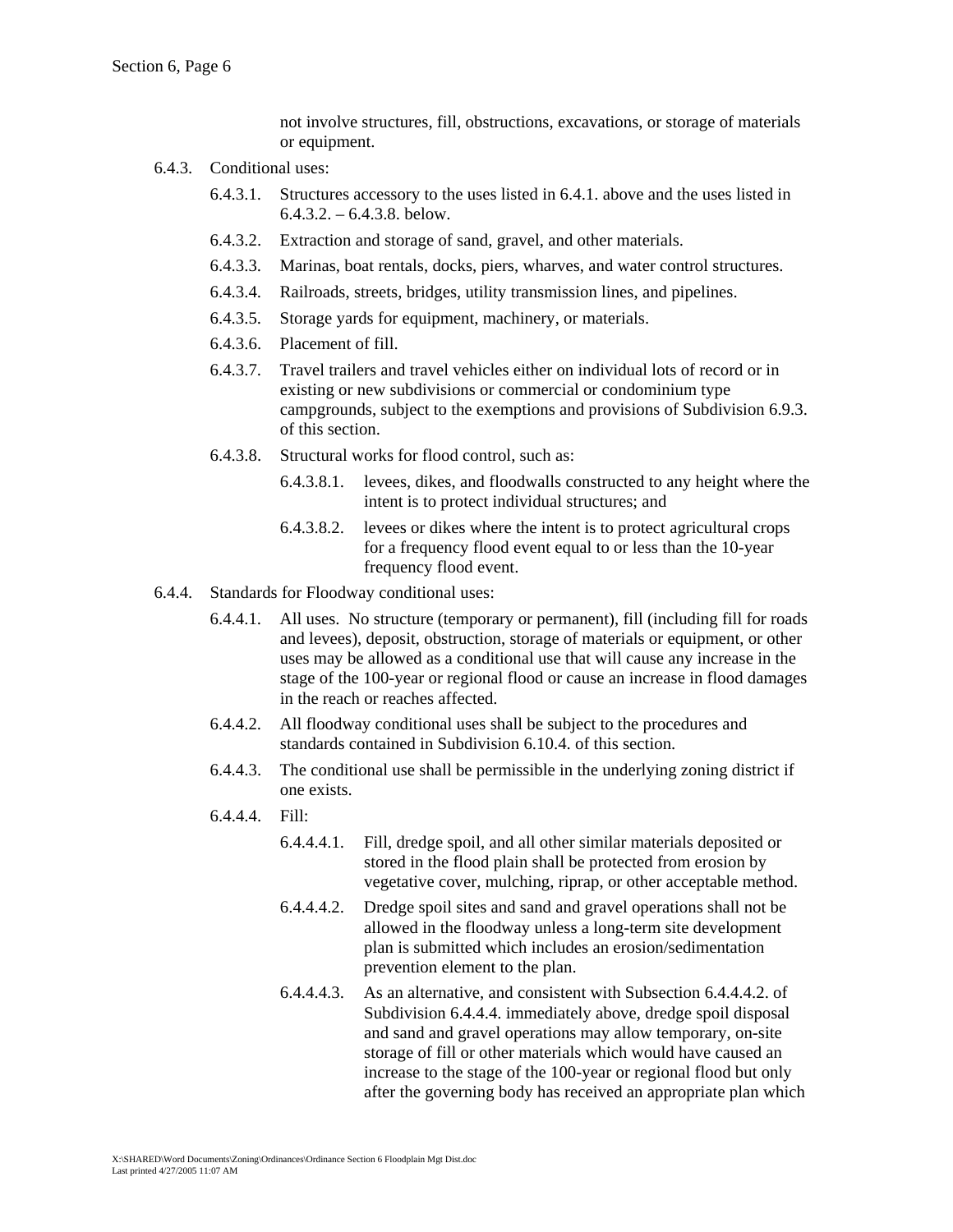assures the removal of the materials from the floodway based upon the flood warning time available. The conditional use permit must be title registered with the property in the office of the county recorder.

- 6.4.4.5. Accessory structures:
	- 6.4.4.5.1. Accessory structures shall not be designed for human habitation.
	- 6.4.4.5.2. Accessory structures, if permitted, shall be constructed and placed on the building site so as to offer the minimum obstruction to the flow of flood waters.
		- 6.4.4.5.2.1. Whenever possible, structures shall be constructed with the longitudinal axis parallel to the direction of flood flow, and
		- 6.4.4.5.2.2. so far as practicable, structures shall be placed approximately on the same flood flow lines as those of adjoining structures.
	- 6.4.4.5.3. Accessory structures shall be elevated on fill or structurally dry flood-proofed in accordance with the FP-1 or FP-2 floodproofing classifications in the state building code. As an alternative, an accessory structure may be flood-proofed to the FP-3 or FP-4 flood-proofing classification in the state building code provided the accessory structure constitutes a minimal investment, does not exceed 500 square feet in size, and for a detached garage, the detached garage must be used solely for parking of vehicles and limited storage. All flood-proofed accessory structures must meet the following additional standards, as appropriate:
		- 6.4.4.5.3.1. The structure must be adequately anchored to prevent flotation, collapse, or lateral movement of the structure and shall be designed to equalize hydrostatic flood forces on exterior walls; and
		- 6.4.4.5.3.2. Any mechanical and utility equipment in a structure must be elevated to or above the regulatory flood protection elevation or properly flood proofed.
- 6.4.4.6. Storage of materials and equipment:
	- 6.4.4.6.1. The storage or processing of materials that are, in time of flooding, flammable, explosive, or potentially injurious to human, animal, or plant life is prohibited.
	- 6.4.4.6.2. Storage of other materials or equipment may be allowed if readily removable from the area within the time available after a flood warning and in accordance with a plan approved by the governing body.
- 6.4.4.7. Structural works for flood control that will change the course, current, or cross section of protected wetlands or public waters shall be subject to the provisions of Minnesota Statute, Chapter 103G. Community-wide structural works for flood control intended to remove areas from the regulatory flood plain shall not be allowed in the floodway.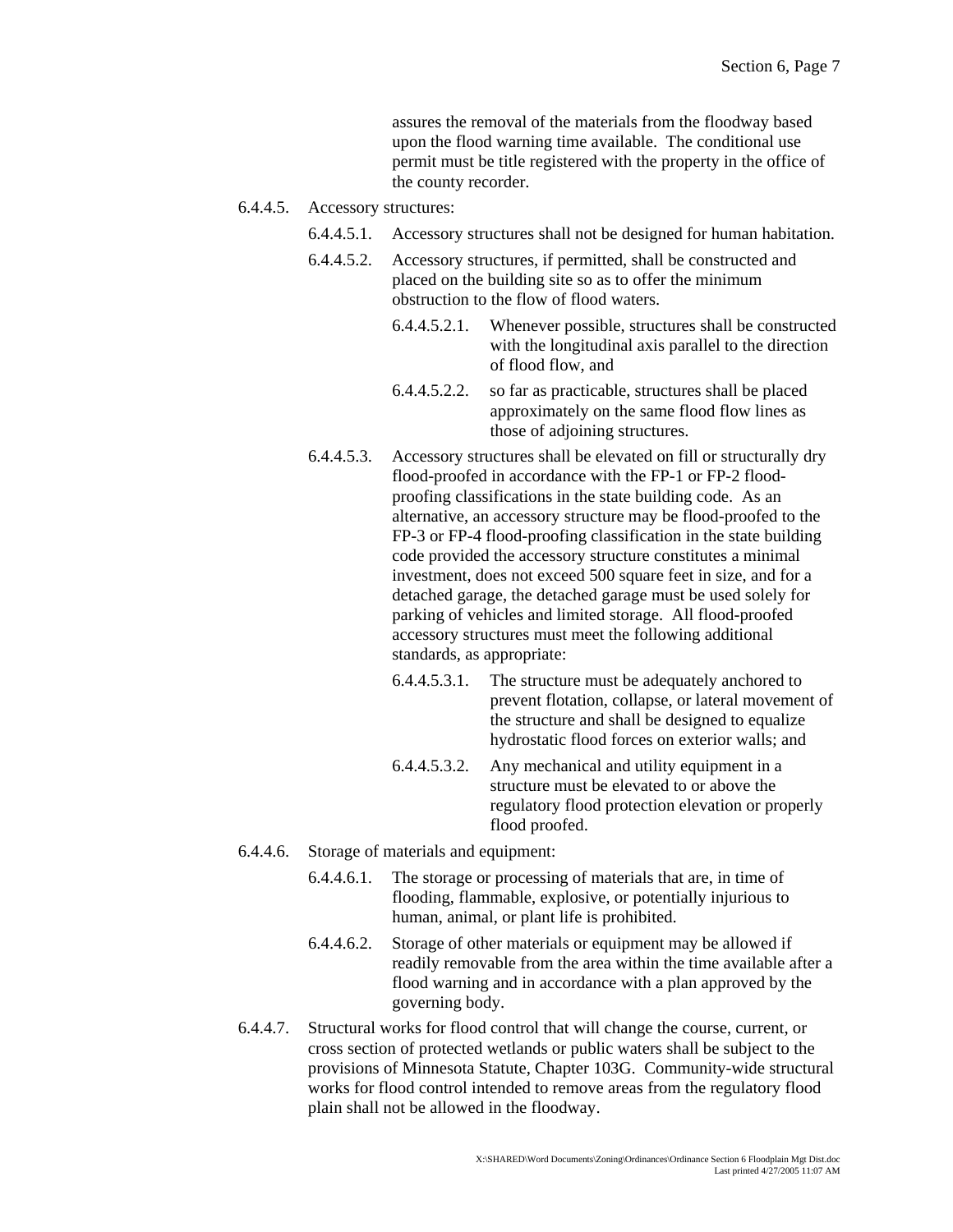6.4.4.8. A levee, dike, or floodwall constructed in the floodway shall not cause an increase to the 100-year or regional flood and the technical analysis must assume equal conveyance or storage loss on both sides of a stream.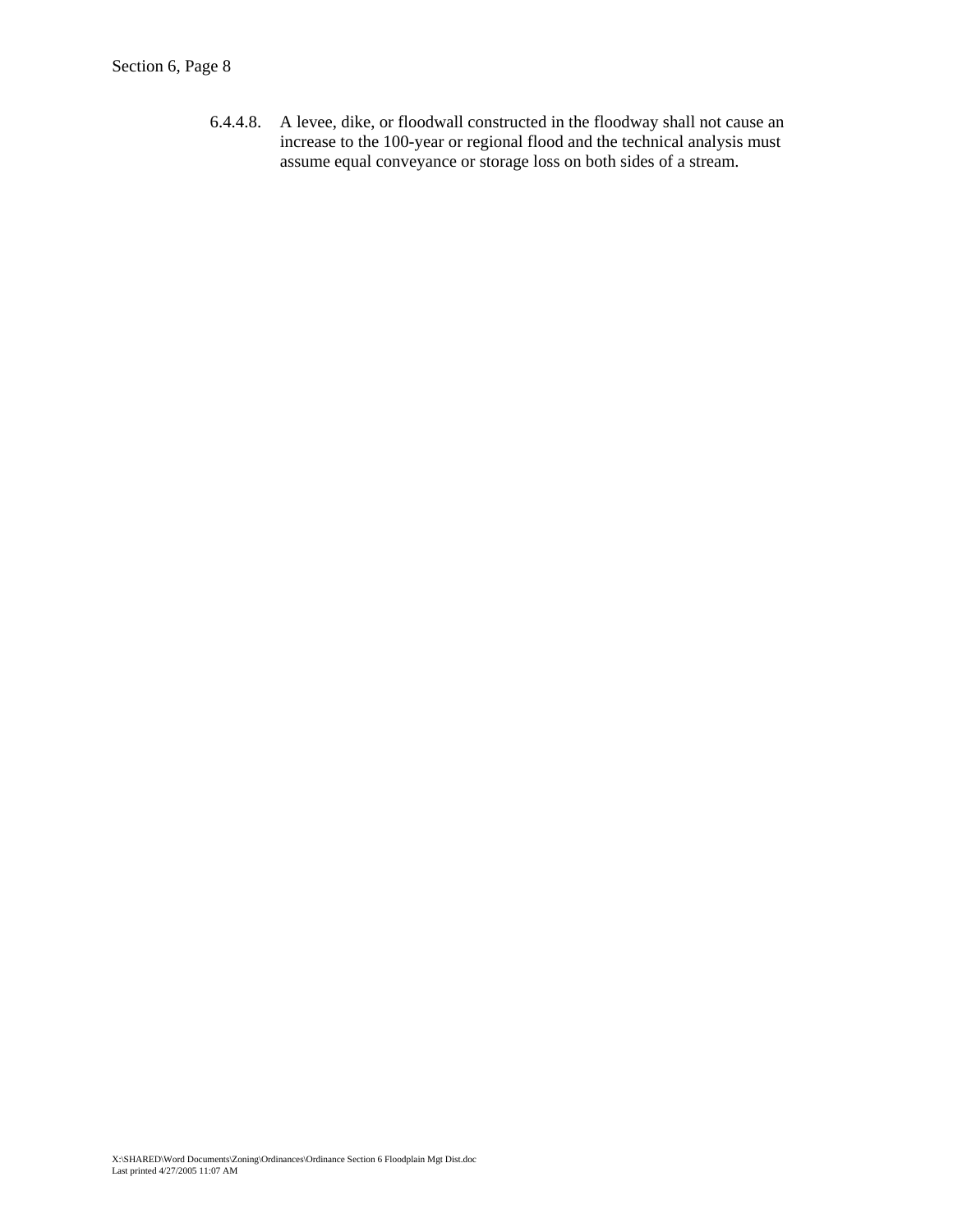#### **6.5 Subdivision 5.0 — Flood Fringe District (FF)**

- 6.5.1. Permitted uses: Permitted uses shall be those uses of land or structures listed as permitted uses in the underlying zoning use district(s). If no pre-existing, underlying zoning use districts exist, then any residential or non-residential structure or use of a structure or land shall be a permitted use in the Flood Fringe provided such use does not constitute a public nuisance. All permitted uses shall comply with the standards for Flood Fringe "Permitted Uses" listed in Subdivision 6.5.2. and the standards for all Flood Fringe "Permitted and Conditional Uses" listed in Subdivision 6.5.5.
- 6.5.2. Standards for Flood Fringe permitted uses:
	- 6.5.2.1. All structures, including accessory structures, must be elevated on fill so that the lowest floor, including basement floor, is at or above the regulatory flood protection elevation. The finished fill elevation for structures shall be no lower than one (1) foot below the regulatory flood protection elevation, and the fill shall extend at such elevation at least fifteen (15) feet beyond the outside limits of the structure erected thereon.
	- 6.5.2.2. As an alternative to elevation on fill, accessory structures that constitute a minimal investment and that do not exceed 500 square feet for the outside dimension at ground level may be internally flood-proofed in accordance with Subdivision 6.4.4.5.3.
	- 6.5.2.3. The cumulative placement of fill where at any one time in excess of one-thousand (1,000) cubic yards of fill is located on the parcel shall be allowable only as a conditional use, unless said fill is specifically intended to elevate a structure in accordance with Subdivision 6.5.2.1. of this section.
	- 6.5.2.4. The storage of any materials or equipment shall be elevated on fill to the regulatory flood protection elevation.
	- 6.5.2.5. The provisions of Subdivision 6.5.5. of this section shall apply.
- 6.5.3. Conditional Uses: Any structure that is not elevated on fill or flood-proofed in accordance with Subdivision  $6.5.2.1. - 6.5.2.2$ . or any use of land that does not comply with the standards in Subdivision  $6.5.2.3. - 6.5.2.4$ . shall only be allowable as a conditional use. An application for a conditional use shall be subject to the standards and criteria and evaluation procedures specified in Subdivisions 6.5.4. – 6.5.5. and 6.10.4. of this section.
- 6.5.4. Standards for Flood Fringe Conditional Uses:
	- 6.5.4.1. Alternative elevation methods other that the use of fill may be utilized to elevate a structure's lowest floor above the regulatory flood protection elevation. These alternative methods may include the use of stilts, pilings, parallel walls, etc., or above-grade, enclosed areas such as crawl spaces or tuck-under garages.

 The base or floor of an enclosed area shall be considered above-grade and not a structure's basement or lowest floor if: (1) the enclosed area is above-grade on at least one side of the structure; (2) is designed to internally flood and is constructed with flood resistant materials; and (3) is used solely for parking of vehicles, building access, or storage.

 The above-noted alternative elevation methods are subject to the following additional standards:

6.5.4.1.1. Design and Certification — The structure's design and as-built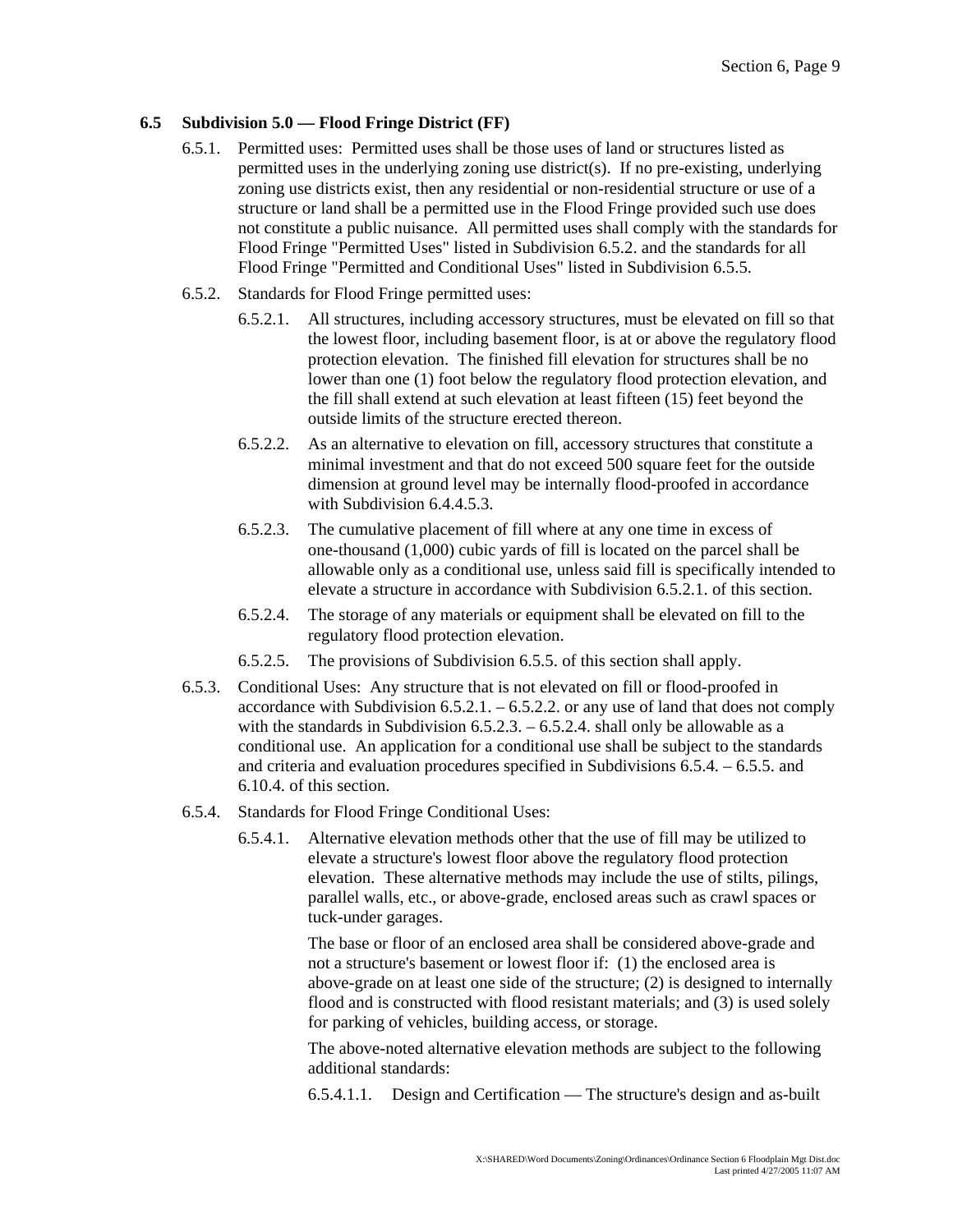condition must be certified by a registered professional engineer or architect as being in compliance with the general design standards of the state building code and, specifically, that all electrical, heating, ventilation, plumbing, and air conditioning equipment and other service facilities must be at or above the regulatory flood protection elevation or be designed to prevent flood water from entering or accumulating within these components during times of flooding.

- 6.5.4.1.2. Specific Standards for Above-Grade, Enclosed Areas Above-grade, fully enclosed areas, such as crawl spaces or tuckunder garages, must be designed to internally flood, and the design plans must stipulate:
	- 6.5.4.1.2.1. The minimum area of openings in the walls where internal flooding is to be used as a flood-proofing technique. When openings are placed in a structure's walls to provide for entry of flood waters to equalize pressures, the bottom of all openings shall be no higher than one foot above grade. Openings may be equipped with screens, louvers, valves, or other coverings or devices provided that they permit the automatic entry and exit of flood waters.
	- 6.5.4.1.2.2. That the enclosed area will be designed of flood resistant materials in accordance with the FP-3 or FP-4 classifications in the state building code and shall be used solely for building access, parking of vehicles, or storage.
- 6.5.4.2. Basements, as defined by Subdivision 6.2.8.12. of this section, shall be subject to the following:
	- 6.5.4.2.1. Residential basement construction shall not be allowed below the regulatory flood protection elevation.
	- 6.5.4.2.2. Non-residential basements may be allowed below the regulatory flood protection elevation provided the basement is structurally dry flood-proofed in accordance with Subdivision 6.5.4.3. of this section.
- 6.5.4.3. All areas of non-residential structures, including basements, to be placed below the regulatory flood protection elevation shall be flood-proofed in accordance with the structurally dry flood-proofing classifications in the state building code. Structurally dry flood-proofing must meet the FP-1 or FP-2 flood-proofing classification in the state building code and this shall require making the structure watertight with the walls substantially impermeable to the passage of water and with structural components having the capability of resisting hydrostatic and hydrodynamic loads and the effects of buoyancy. Structures flood-proofed to the FP-3 or FP-4 classification shall not be permitted.
- 6.5.4.4. When at any one time more than 1,000 cubic yards of fill or other similar material is located on a parcel for such activities as on-site storage, landscaping, sand and gravel operations, landfills, roads, dredge spoil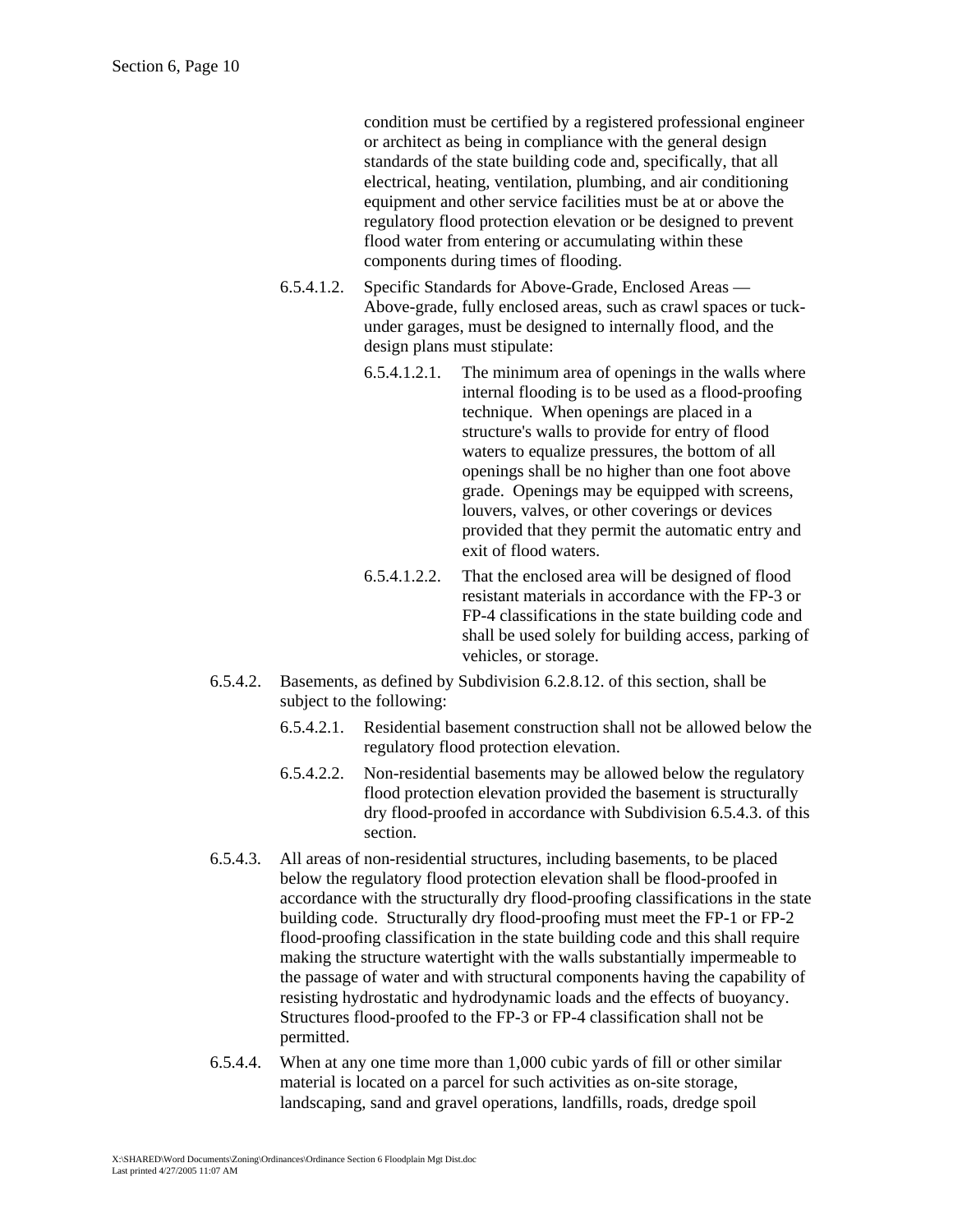disposal, or construction of flood control works, an erosion/sedimentation control plan must be submitted unless the community is enforcing a state approved shoreland management ordinance. In the absence of a state approved shoreland ordinance, the plan must clearly specify methods to be used to stabilize the fill on site for a flood event at a minimum of the 100-year or regional flood event. The plan must be prepared and certified by a registered professional engineer or other qualified individual acceptable to the governing body. The plan may incorporate alternative procedures for removal of the material from the flood plain if adequate flood warning time exists.

- 6.5.4.5. Storage of Materials and Equipment:
	- 6.5.4.5.1. The storage or processing of materials that are, in time of flooding, flammable, explosive, or potentially injurious to human, animal, or plant life is prohibited.
	- 6.5.4.5.2. Storage of other materials or equipment may be allowed if readily removable from the area within the time available after a flood warning and in accordance with a plan approved by the governing body.
- 6.5.4.6. The provisions of Subdivision 6.5.5. of this section shall also apply.
- 6.5.5. Standards for All Flood Fringe Uses:
	- 6.5.5.1. All new principal structures must have vehicular access at or above an elevation not more than two (2) feet below the regulatory flood protection elevation. If a variance to this requirement is granted, the board of adjustment must specify limitations on the period of use or occupancy of the structure for times of flooding and only after determining that adequate flood warning time and local flood emergency response procedures exist.
	- 6.5.5.2. Commercial Uses accessory land uses, such as yards, railroad tracks, and parking lots may be at elevations lower than the regulatory flood protection elevation. However, a permit for such facilities to be used by the employees or the general public shall not be granted in the absence of a flood warning system that provides adequate time for evacuation if the area would be inundated to a depth greater than two feet or be subject to flood velocities greater than four feet per second upon occurrence of the regional flood.
	- 6.5.5.3. Manufacturing and Industrial Uses measures shall be taken to minimize interference with normal plant operations especially along streams having protracted flood durations. Certain accessory land uses, such as yards and parking lots, may be at lower elevations subject to requirements set out in Subdivision 6.5.5.2. above. In considering permit applications, due consideration shall be given to needs of an industry whose business requires that it be located in flood plain areas.
	- 6.5.5.4. Fill shall be properly compacted and the slopes shall be properly protected by the use of riprap, vegetative cover, or other acceptable method. The Federal Emergency Management Agency (FEMA) has established criteria for removing the special flood hazard area designation for certain structures properly elevated on fill above the 100-year flood elevation — FEMA's requirements incorporate specific fill compaction and side slope protection standards for multi-structure or multi-lot developments. These standards should be investigated prior to the initiation of site preparation if a change of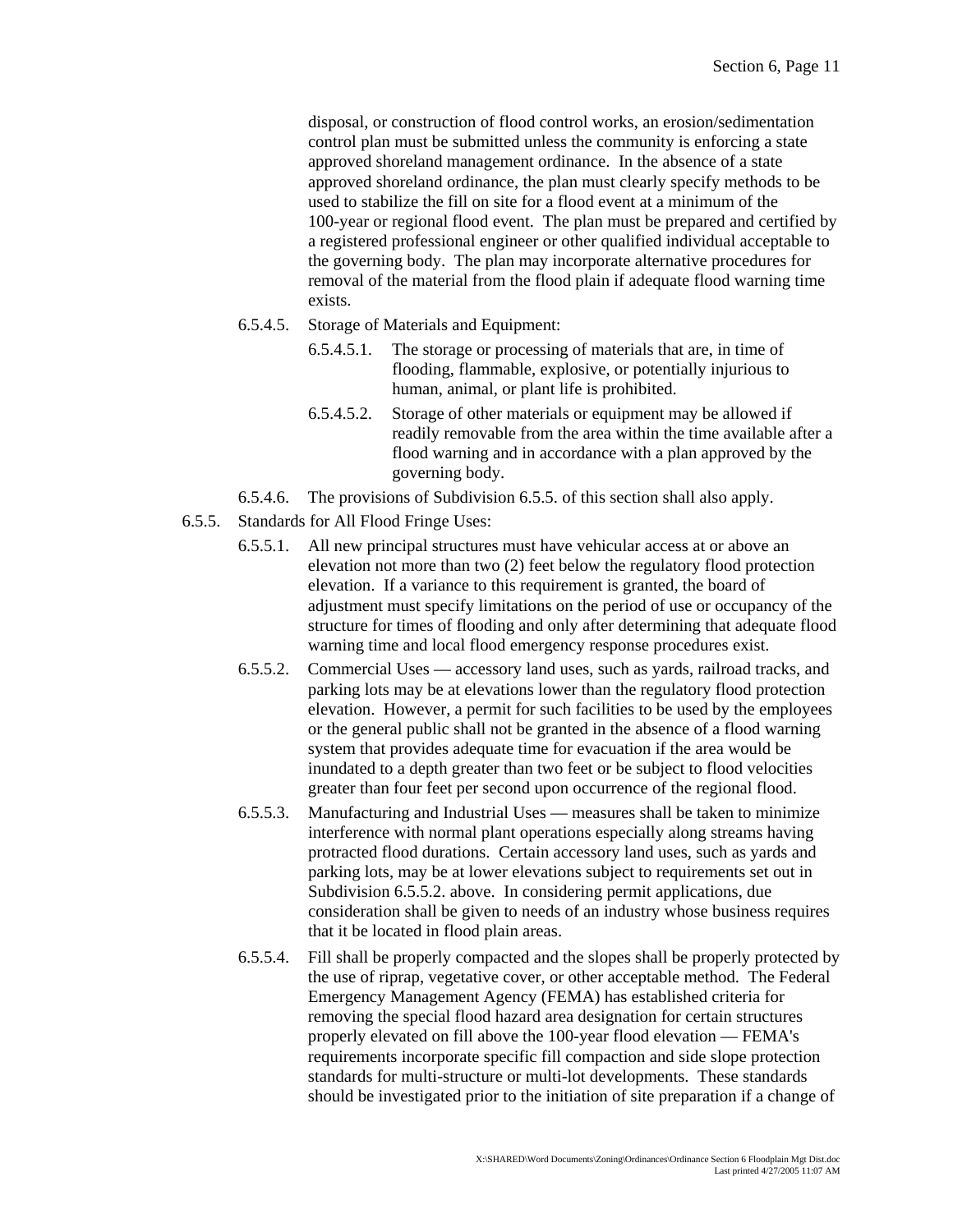special flood hazard area designation will be requested.

- 6.5.5.5. Flood plain developments shall not adversely affect the hydraulic capacity of the channel and adjoining flood plain of any tributary watercourse or drainage system where a floodway or other encroachment limit has not been specified on the official zoning map.
- 6.5.5.6. Standards for travel trailers and travel vehicles are contained in Subdivision 6.9.3.
- 6.5.5.7. All manufactured homes must be securely anchored to an adequately anchored foundation system that resists flotation, collapse, and lateral movement. Methods of anchoring may include, but are not to be limited to, use of over-the-top or frame ties to ground anchors. This requirement is in addition to applicable state or local anchoring requirements for resisting wind forces.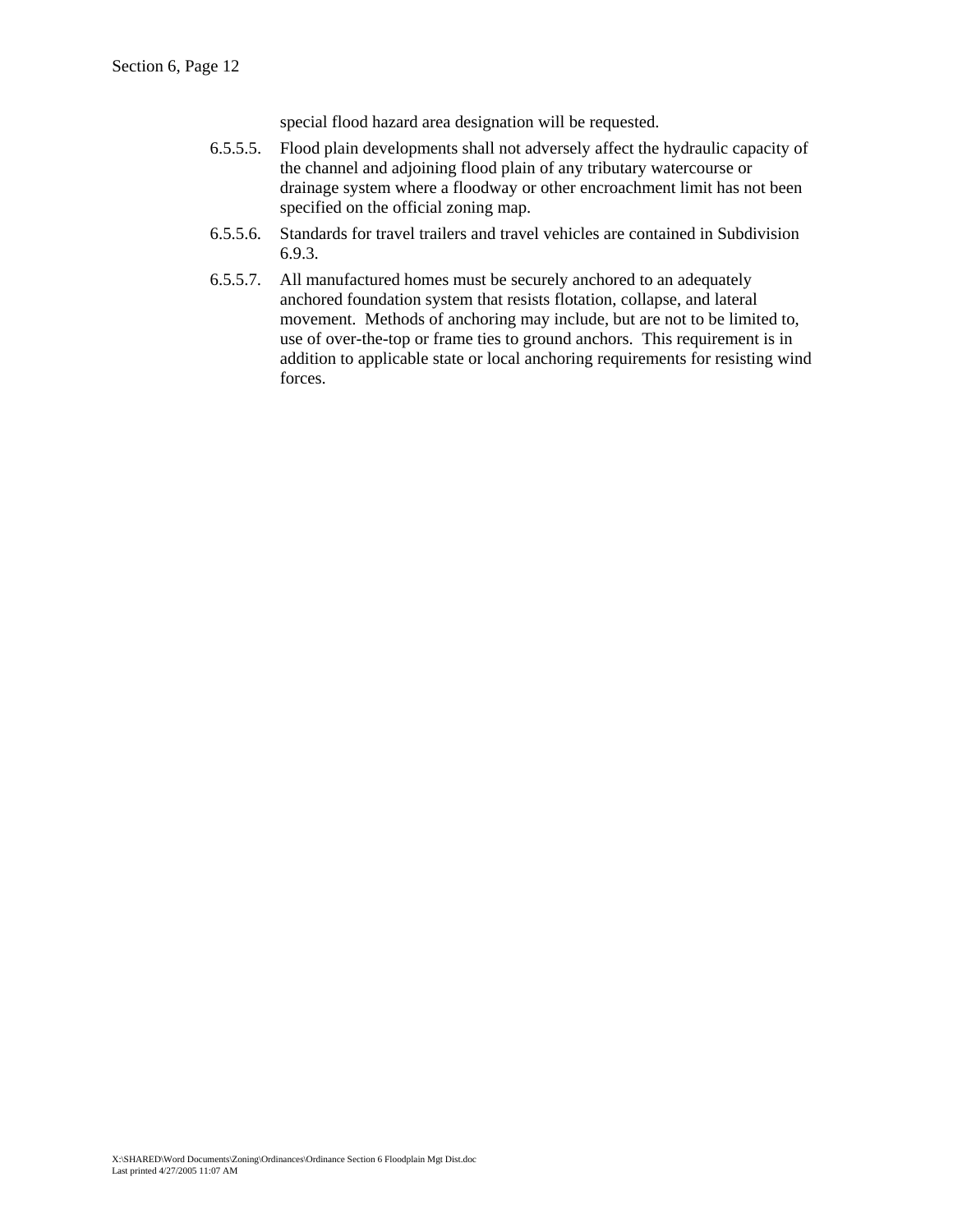#### **6.6. Subdivision 6.0 — General Flood Plain District**

- 6.6.1. Permissible Uses:
	- 6.6.1.1. The uses listed in Subdivision 6.4.1. of this section shall be permitted uses.
	- 6.6.1.2. All other uses shall be subject to the floodway/flood fringe evaluation criteria pursuant to Subdivision 6.6.2. below. Subdivision 6.4.0. shall apply if the proposed use is in the Floodway District, and Subdivision 6.5.0. shall apply if the proposed use is in the Flood Fringe District.
	- 6.6.2. Procedures for Floodway and Flood Fringe determinations within the General Flood Plain District.
		- 6.6.2.1. Upon receipt of an application for a conditional use permit for a use within the General Flood Plain District, the applicant shall be required to furnish such of the following information as is deemed necessary by the zoning administrator for the determination of the regulatory flood protection elevation and whether the proposed use is within the Floodway or Flood Fringe District.
			- 6.6.2.1.1. A typical valley cross-section showing the channel of the stream, elevation of land areas adjoining each side of the channel, cross-sectional areas to be occupied by the proposed development, and high water information.
			- 6.6.2.1.2. Plan (surface view) showing elevations or contours of the ground; pertinent structure, fill, or storage elevations; size, location, and spatial arrangement of all proposed existing structures on the site; location and elevations of streets; photographs showing existing land uses and vegetation upstream and downstream; and soil type.
			- 6.6.2.1.3. Profile showing the slope of the bottom of the channel or flow line of the stream for at least 500 feet in either direction from the proposed development.
		- 6.6.2.2. The applicant shall be responsible to submit one copy of the above information to a designated engineer or other expert person or agency for technical assistance in determining whether the proposed use is in the Floodway or Flood Fringe District and to determine the regulatory flood protection elevation. Procedures consistent with Minnesota Regulations 1983, Parts 6120.5000 – 6120.6200 shall be followed in this expert evaluation. The designated engineer or expert is strongly encouraged to discuss the proposed technical evaluation methodology with the respective Department of Natural Resources' Area Hydrologist prior to commencing the analysis. The designated engineer or expert shall:
			- 6.6.2.2.1. Estimate the peak discharge of the regional flood.
			- 6.6.2.2.2. Calculate the water surface profile of the regional flood based upon a hydraulic analysis of the stream channel and overbank areas.
			- 6.6.2.2.3. Compute the floodway necessary to convey or store the regional flood without increasing flood stages more than 0.5 foot. A lesser stage increase than 0.5 foot shall be required if, as a result of the additional stage increase, increased flood damages would result. An equal degree of encroachment on both sides of the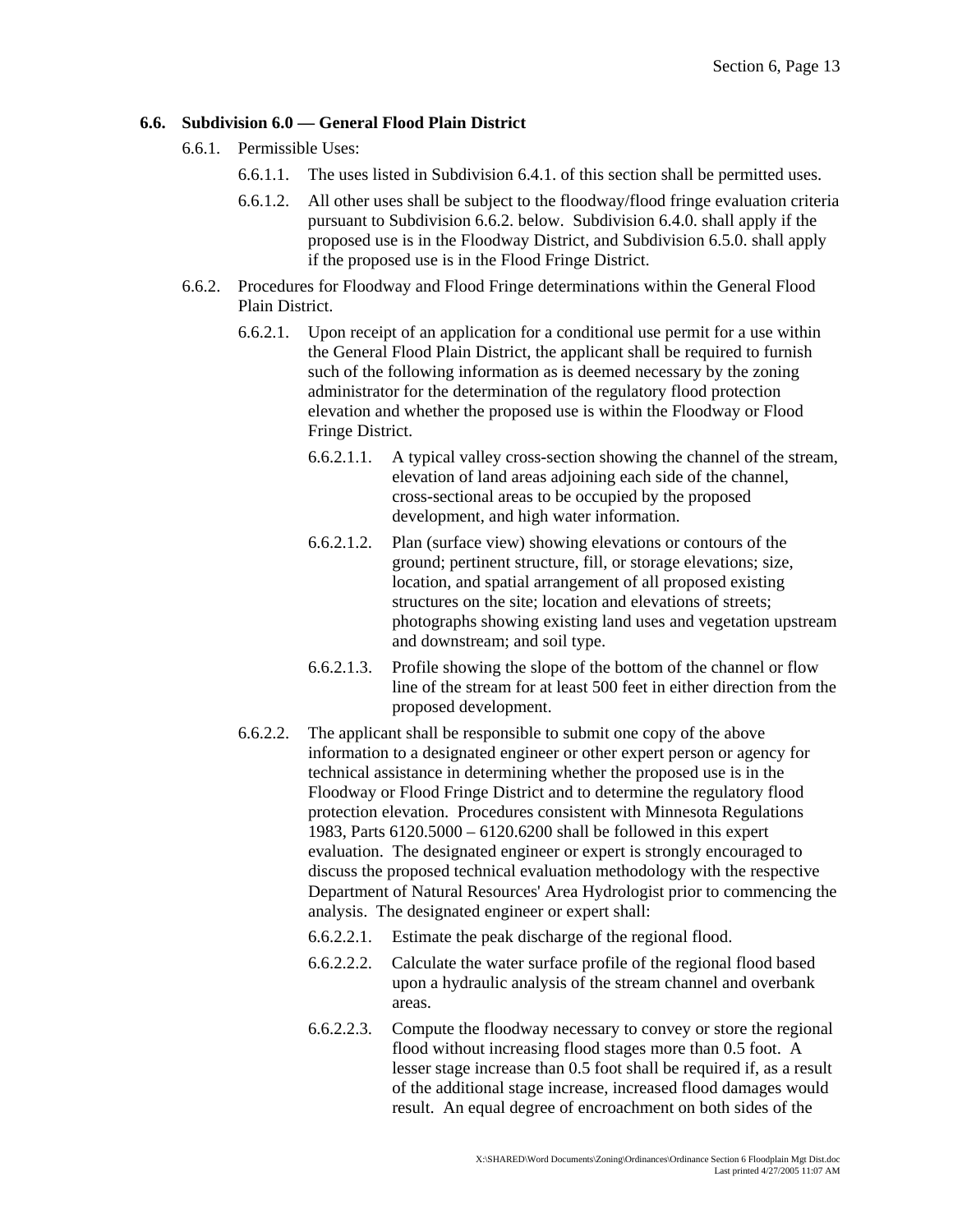stream within the reach shall be assumed in computing floodway boundaries.

6.6.2.3. The zoning administrator shall present the technical evaluation and findings of the designated engineer or expert to the governing body. The governing body must formally accept the technical evaluation and the recommended Floodway and/or Flood Fringe District boundary or deny the permit application. The governing body, prior to official action, may submit the application and all supporting data and analyses to the Federal Emergency Management Agency, the Department of Natural Resources, or the planning commission for review and comment. Once the Floodway and Flood Fringe Boundaries have been determined, the governing body shall refer the matter back to the zoning administrator, who shall process the permit application consistent with the applicable provisions of Subdivisions 6.4.0. and 6.5.0. of this section.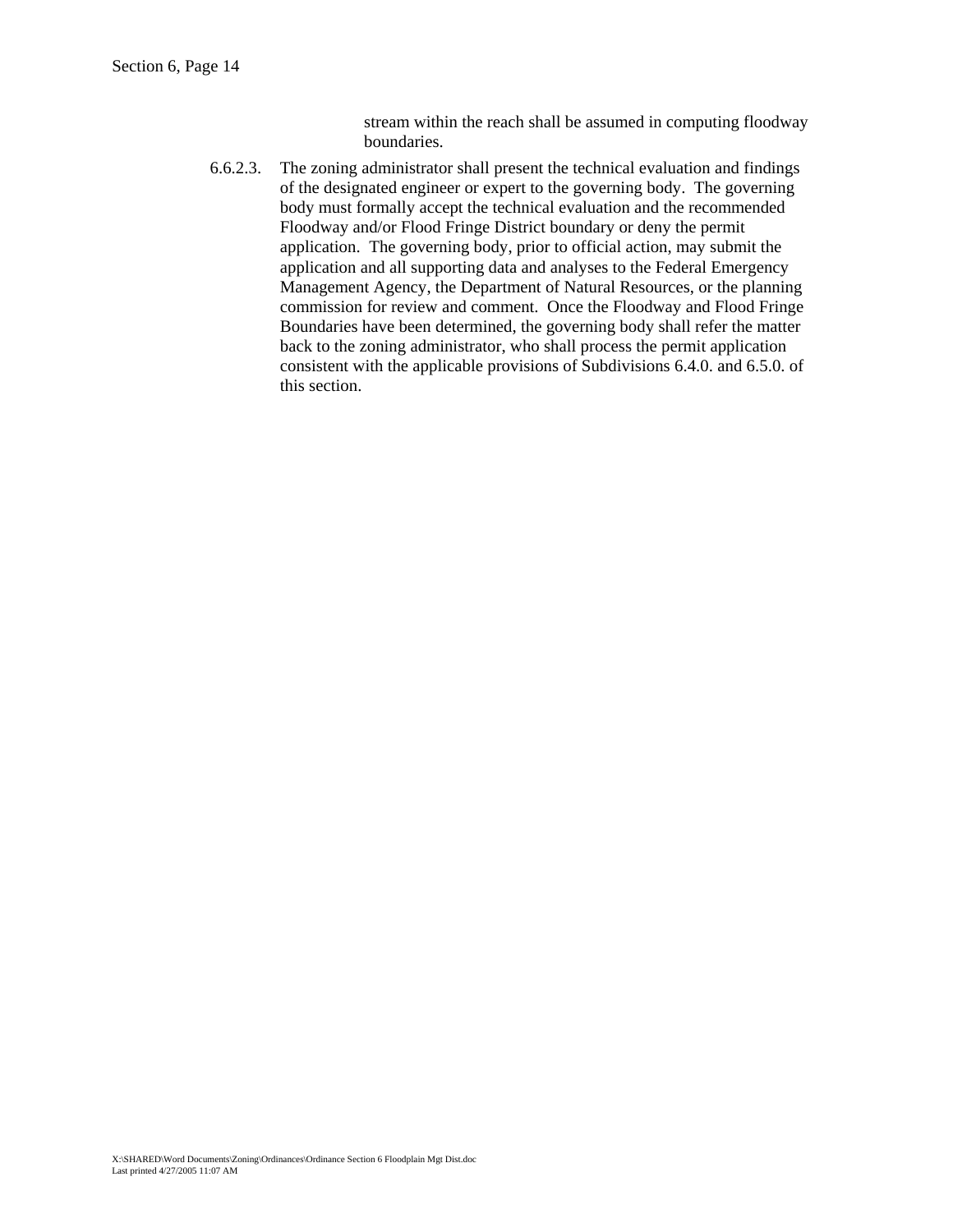#### **6.7. Subdivision 7.0 — Subdivisions**

- 6.7.1. Review Criteria: No land shall be subdivided which is unsuitable for the reason of flooding, inadequate drainage, water supply, or sewage treatment facilities. All lots within the flood plain districts shall contain a building site at or above the regulatory flood protection elevation. All subdivisions shall have water and sewage treatment facilities that comply with the provisions of this section and have road access both to the subdivision and to the individual building sites no lower than two feet below the regulatory flood protection elevation. For all subdivisions in the Flood Plain, the Floodway, and Flood Fringe boundaries, the regulatory flood protection elevation and the required elevation of all access roads shall be clearly labeled on all required subdivision drawings and platting documents.
- 6.7.2. Floodway/Flood Fringe Determinations in the General Flood Plain District: In the General Flood Plain District, applicants shall provide the information required in Subdivision 6.6.2. of this section to determine the 100-year flood elevation, the Floodway and Flood Fringe District boundaries, and the regulatory flood pProtection elevation for the subdivision site.
- 6.7.3. Removal of Special Flood Hazard Area Designation: The Federal Emergency Management Agency (FEMA) has established criteria for removing the special flood hazard area designation for certain structures properly elevated on fill above the 100-year flood elevation. FEMA's requirements incorporate specific fill compaction and side slope protection standards for multi-structure or multi-lot developments. These standards should be investigated prior to the initiation of site preparation if a change of special flood hazard area designation will be requested.

#### **6.8. Subdivision 8.0 — Public Utilities, Railroads, Roads, and Bridges**

- 6.8.1. Public Utilities. All public utilities and facilities such as gas, electrical, sewer, and water supply systems to be located in the flood plain shall be flood-proofed in accordance with the state building code or elevated to above the regulatory flood protection elevation.
- 6.8.2. Public Transportation Facilities. Railroad tracks, roads, and bridges to be located within the flood plain shall comply with Subdivisions 6.4.0. and 6.5.0. of this section. Elevation to the regulatory flood protection elevation shall be provided where failure or interruption of these transportation facilities would result in danger to the public health or safety or where such facilities are essential to the orderly functioning of the area. Minor or auxiliary roads or railroads may be constructed at a lower elevation where failure or interruption of transportation services would not endanger the public health or safety.
- 6.8.3. On-Site Sewage Treatment and Water Supply Systems: Where public utilities are not provided:
	- 6.8.3.1. On-site water supply systems must be designed to minimize or eliminate infiltration of flood waters into the systems; and
	- 6.8.3.2. new or replacement on-site sewage treatment systems must be designed to minimize or eliminate infiltration of flood waters into the systems and discharges from the systems into flood waters, and they shall not be subject to impairment or contamination during times of flooding. Any sewage treatment system designed in accordance with the state's current statewide standards for on-site sewage treatment systems shall be determined to be in compliance with this subdivision.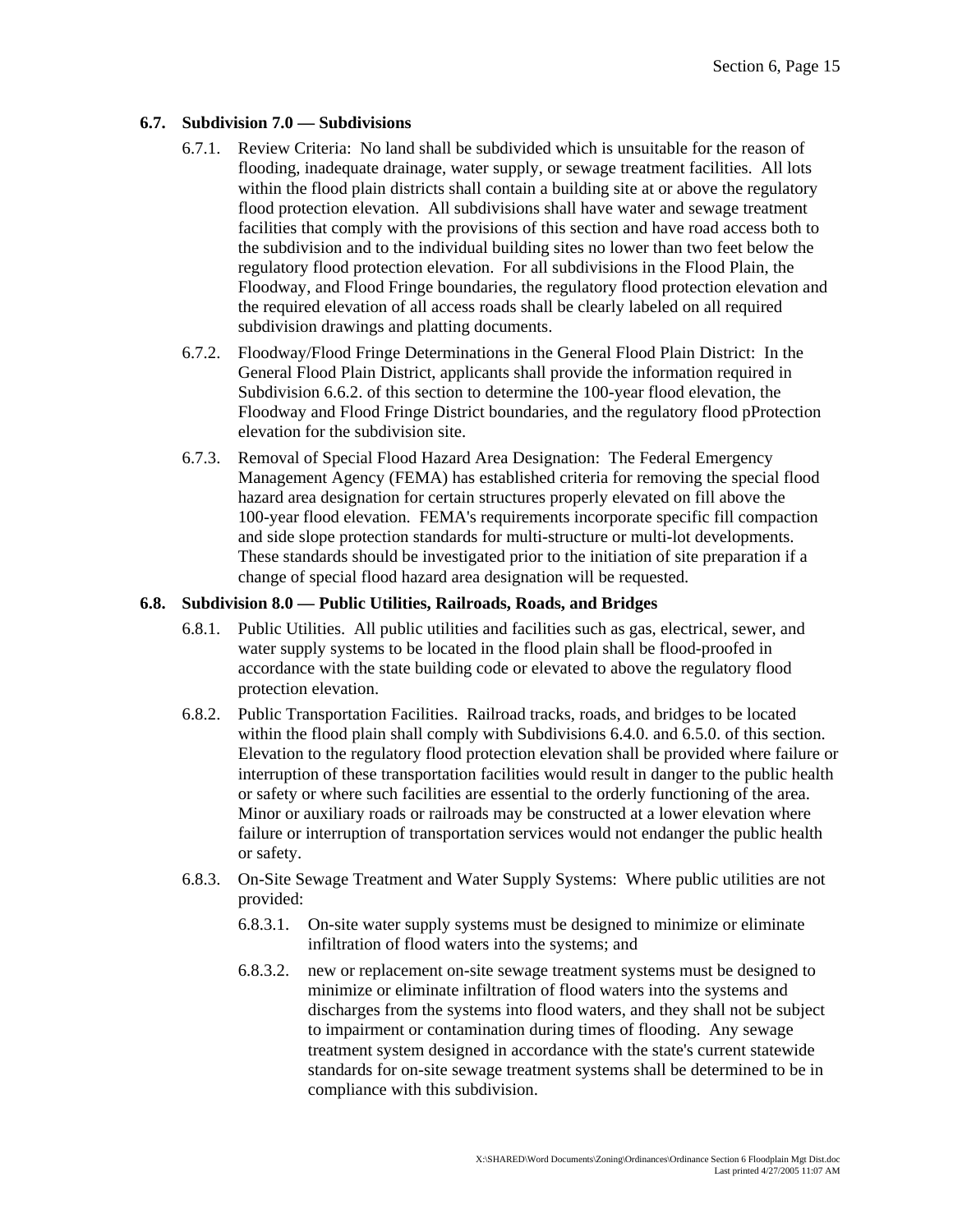Section 6, Page 16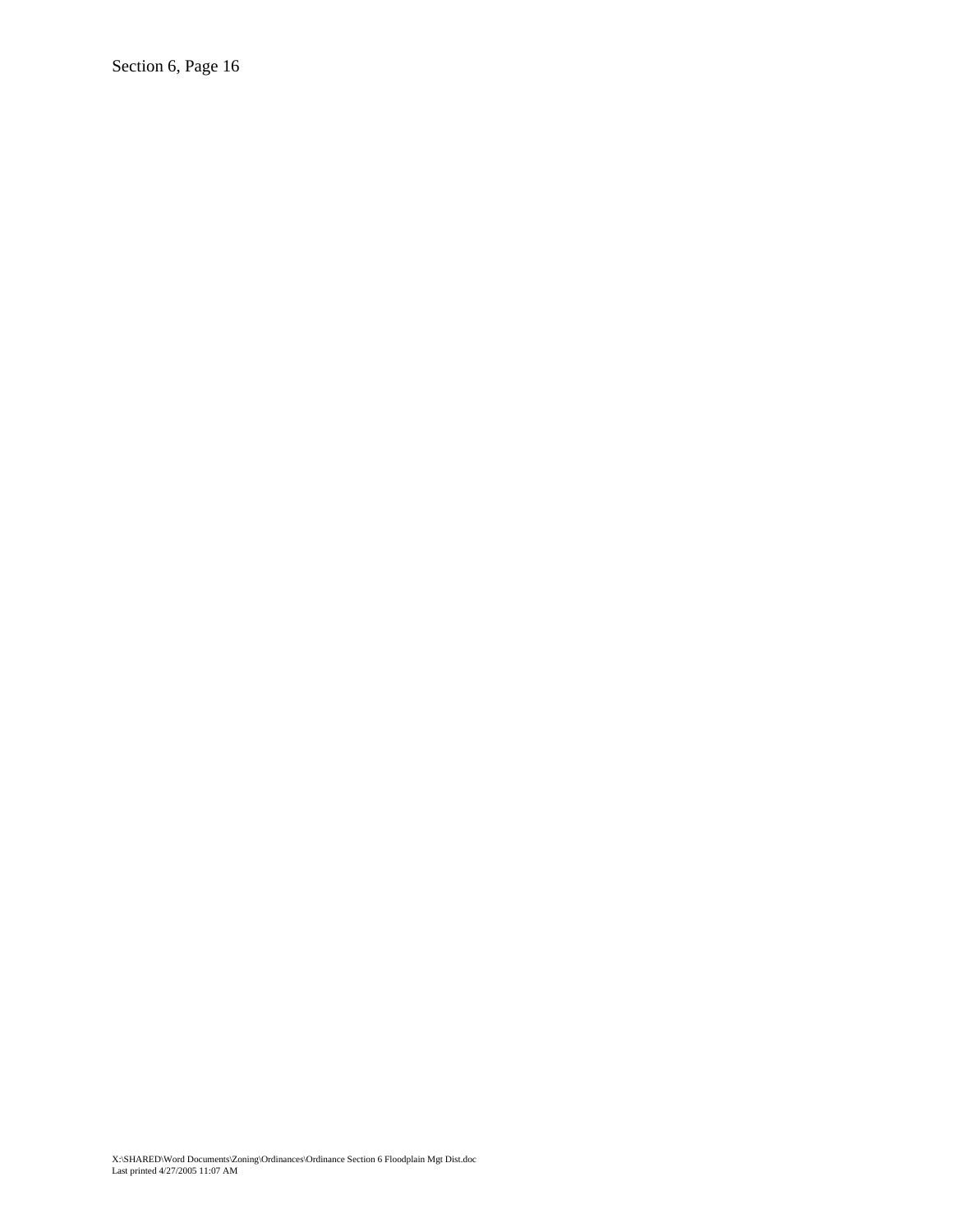## **6.9. Subdivision 9.0 — Manufactured Homes and Manufactured Home Parks and Placement of Travel Trailers and Travel Vehicles**

- 6.9.1. New manufactured home parks and expansions to existing manufactured home parks shall be subject to the provisions placed on subdivisions by Subdivision 6.7.0. of this section.
- 6.9.2. The placement of new or replacement manufactured homes in existing manufactured home parks or on individual lots of record that are located in flood plain districts will be treated as a new structure and may be placed only if elevated in compliance with Subdivision 6.5.0. of this section. If vehicular road access for pre-existing manufactured home parks is not provided in accordance with Subdivision 6.5.5.1., then replacement manufactured homes will not be allowed until the property owner(s) develop(s) a flood warning emergency plan acceptable to the governing body.
	- 6.9.2.1. All manufactured homes must be securely anchored to an adequately anchored foundation system that resists flotation, collapse, and lateral movement. Methods of anchoring may include, but are not to be limited to, use of over-the-top or frame ties to ground anchors. This requirement is in addition to applicable state or local anchoring requirements for resisting wind forces.
- 6.9.3. Travel trailers and travel vehicles that do not meet the exemption criteria specified in Subdivision 6.9.3.1. below shall be subject to the provisions of this section and as specifically spelled out in Subdivisions 6.9.3.3. – 6.9.3.4. below.
	- 6.9.3.1. Exemption Travel trailers and travel vehicles are exempt from the provisions of this section if they are placed in any of the areas listed in Subdivision 6.9.3.2. below and they meet the following criteria:
		- 6.9.3.1.1. Have current licenses required for highway use.
		- 6.9.3.1.2. Are highway ready, meaning on wheels or the internal jacking system, are attached to the site only by quick disconnect type utilities commonly used in campgrounds and trailer parks, and the travel trailer/travel vehicle has no permanent structural type additions attached to it.
		- 6.9.3.1.3. The travel trailer or travel vehicle and associated use must be permissible in any pre-existing, underlying zoning use district.
	- 6.9.3.2. Areas Exempted For Placement of Travel/Recreational Vehicles:
		- 6.9.3.2.1. Individual lots or parcels of record.
		- 6.9.3.2.2. Existing commercial recreational vehicle parks or campgrounds.
		- 6.9.3.2.3. Existing condominium type associations.
	- 6.9.3.3. Travel trailers and travel vehicles exempted in Subdivision 6.9.3.1. lose this exemption when development occurs on the parcel exceeding 1,000 dollars for a structural addition to the travel trailer/travel vehicle, and all additions and accessory structures will then be treated as a new structure and shall be subject to the elevation/flood-proofing requirements and the use of land restrictions specified in Subdivisions 6.4.0. and 6.5.0. of this section.
	- 6.9.3.4. New commercial travel trailer or travel vehicle parks or campgrounds and new residential type subdivisions and condominium associations and the expansion of any existing similar use exceeding five (5) units or dwelling sites shall be subject to the following:
		- 6.9.3.4.1. Any new or replacement travel trailer or travel vehicle will be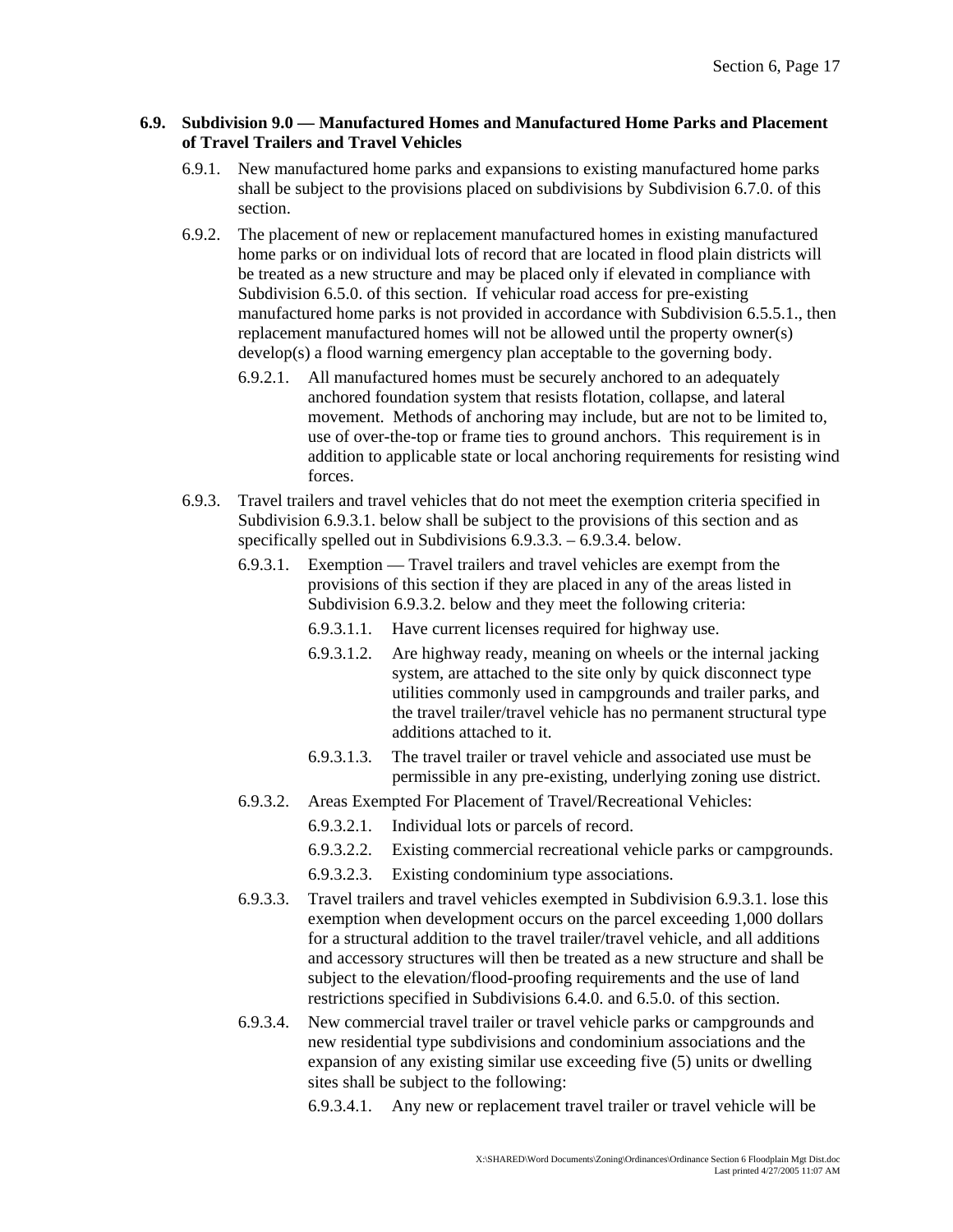allowed in the Floodway or Flood Fringe Districts provided said trailer or vehicle and its contents are placed on fill above the Regulatory Flood Protection Elevation and proper elevated road access to the site exists in accordance with Subdivision 6.5.5.1. of this section. No fill placed in the floodway to meet the requirements of this subdivision shall increase flood stages of the 100-year or regional flood.

6.9.3.4.2. All new or replacement travel trailers or travel vehicles not meeting the criteria of 6.9.3.4.1. above may, as an alternative, be allowed as a conditional use if in accordance with the following provisions and the provisions of 6.10.4. of this section. The applicant must submit an emergency plan for the safe evacuation of all vehicles and people during the 100-year flood. Said plan shall be prepared by a registered engineer or other qualified individual and shall demonstrate that adequate time and personnel exist to carry out the evacuation. All attendant sewage and water facilities for new or replacement travel trailers or other recreational vehicles must be protected or constructed so as to not be impaired or contaminated during times of flooding in accordance with Subdivision 6.8.3. of this section.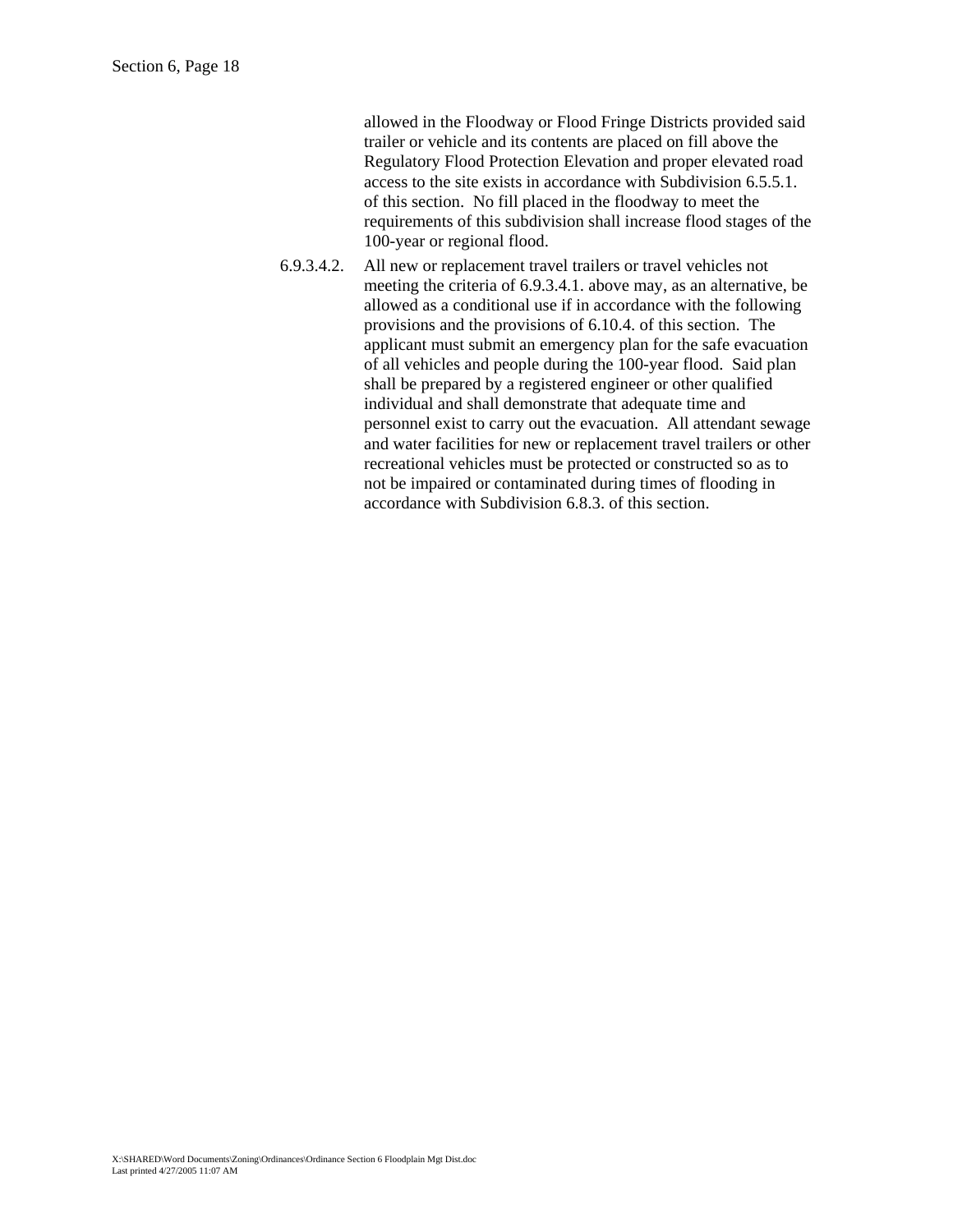#### **6.10. Subdivision 10.0. — Administration**

- 6.10.1. Zoning administrator: A zoning administrator designated by the governing body shall administer and enforce this section. If the zoning administrator finds a violation of the provisions of this section, the zoning administrator shall notify the person responsible for such violation in accordance with the procedures stated in Subdivision 6.12.0. of this section.
- 6.10.2. Permit Requirements:
	- 6.10.2.1. Permit required: A permit issued by the zoning administrator in conformity with the provisions of this section shall be secured prior to the erection, addition, or alteration of any building, structure, or portion thereof; prior to the use or change of use of a building, structure, or land; prior to the change or extension of a nonconforming use; and prior to the placement of fill, excavation of materials, or the storage of materials or equipment within the flood plain.
	- 6.10.2.2. Application for permit: Application for a permit shall be made in duplicate to the zoning administrator on forms furnished by the zoning administrator and shall include the following where applicable: plans in duplicate drawn to scale, showing the nature, location, dimensions, and elevations of the lot; existing or proposed structures, fill, or storage of materials; and the location of the foregoing in relation to the stream channel.
	- 6.10.2.3. State and federal permits: Prior to granting a permit or processing an application for a conditional use permit or variance, the zoning administrator shall determine that the applicant has obtained all necessary state and federal permits.
	- 6.10.2.4. Certificate of zoning compliance for a new, altered, or nonconforming use. It shall be unlawful to use, occupy, or permit the use or occupancy of any building or premises or part thereof hereafter created, erected, changed, converted, altered, or enlarged in its use or structure until a certificate of zoning compliance shall have been issued by the zoning administrator, stating that the use of the building or land conforms to the requirements of this section.
	- 6.10.2.5. Construction and use to be as provided on applications, plans, permits, variances and certificates of zoning compliance. Permits, conditional use permits, or certificates of zoning compliance issued on the basis of approved plans and applications authorize only the use, arrangement, and construction set forth in such approved plans and applications, and no other use, arrangement, or construction. Any use, arrangement, or construction at variance with that authorized shall be deemed a violation of this section, and punishable as provided by Subdivision 6.12.0. of this section.
	- 6.10.2.6. Certification. The applicant shall be required to submit certification by a registered professional engineer, registered architect, or registered land surveyor that the finished fill and building elevations were accomplished in compliance with the provisions of this section. Flood-proofing measures shall be certified by a registered professional engineer or registered architect.
	- 6.10.2.7. Record of first floor elevation. The zoning administrator shall maintain a record of the elevation of the lowest floor (including basement) of all new structures and alterations or additions to existing structures in the flood plain. The zoning administrator shall also maintain a record of the elevation to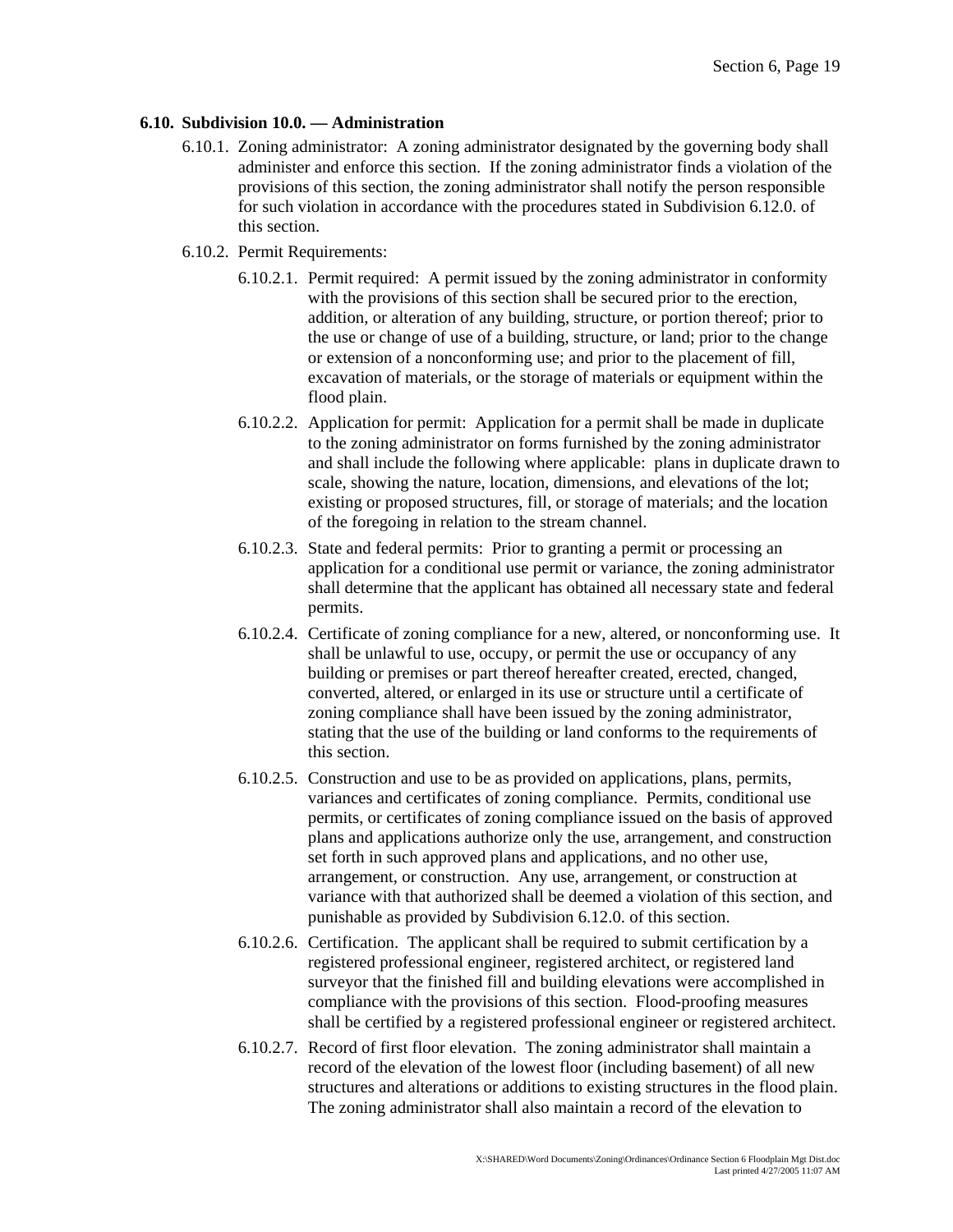which structures and/or alterations/additions to structures are flood-proofed.

- 6.10.3. Board of Adjustment:
	- 6.10.3.1. Rules. The board of adjustment shall adopt rules for the conduct of business and may exercise all of the powers conferred on such boards by state law.
	- 6.10.3.2. Administrative review. The board shall hear and decide appeals where it is alleged there is error in any order, requirement, decision, or determination made by an administrative official in the enforcement or administration of this section.
	- 6.10.3.3. Variances. The board may authorize upon appeal in specific cases such relief or variance from the terms of this section as will not be contrary to the public interest and only for those circumstances such as hardship, practical difficulties or circumstances unique to the property under consideration, as provided for in the respective enabling legislation for planning and zoning for cities or counties as appropriate. In the granting of such variance, the board of adjustment shall clearly identify in writing the specific conditions that existed consistent with the criteria specified in the respective enabling legislation which justified the granting of the variance. No variance shall have the effect of allowing in any district uses prohibited in that district, permit a lower degree of flood protection than the regulatory flood protection elevation for the particular area, or permit standards lower than those required by state law.
	- 6.10.3.4. Hearings. Upon filing with the board of adjustment of an appeal from a decision of the zoning administrator, or an application for a variance, the board shall fix a reasonable time for a hearing and give due notice to the parties in interest as specified by law. The board shall submit by mail to the Commissioner of Natural Resources a copy of the application for proposed variances sufficiently in advance so that the commissioner will receive at least ten days' notice of the hearing.
	- 6.10.3.5. Decisions. The board shall arrive at a decision on such appeal or variance within 30 days. In passing upon an appeal, the board may, so long as such action is in conformity with the provisions of this section, reverse or affirm, wholly or in part, or modify the order, requirement, decision, or determination of the zoning administrator or other public official. It shall make its decision in writing setting forth the findings of fact and the reasons for its decisions. In granting a variance the board may prescribe appropriate conditions and safeguards such as those specified in Subdivision 6.10.4.6. which are in conformity with the purposes of this section. Violations of such conditions and safeguards, when made a part of the terms under which the variance is granted, shall be deemed a violation of this section punishable under Section 6.12.0. A copy of all decisions granting variances shall be forwarded by mail to the Commissioner of Natural Resources within ten (10) days of such action.
	- 6.10.3.6. Appeals. Appeals from any decision of the board may be made, and as specified in this community's official controls and also Minnesota Statutes.
	- 6.10.3.7. Flood insurance notice and record keeping. The zoning administrator shall notify the applicant for a variance that: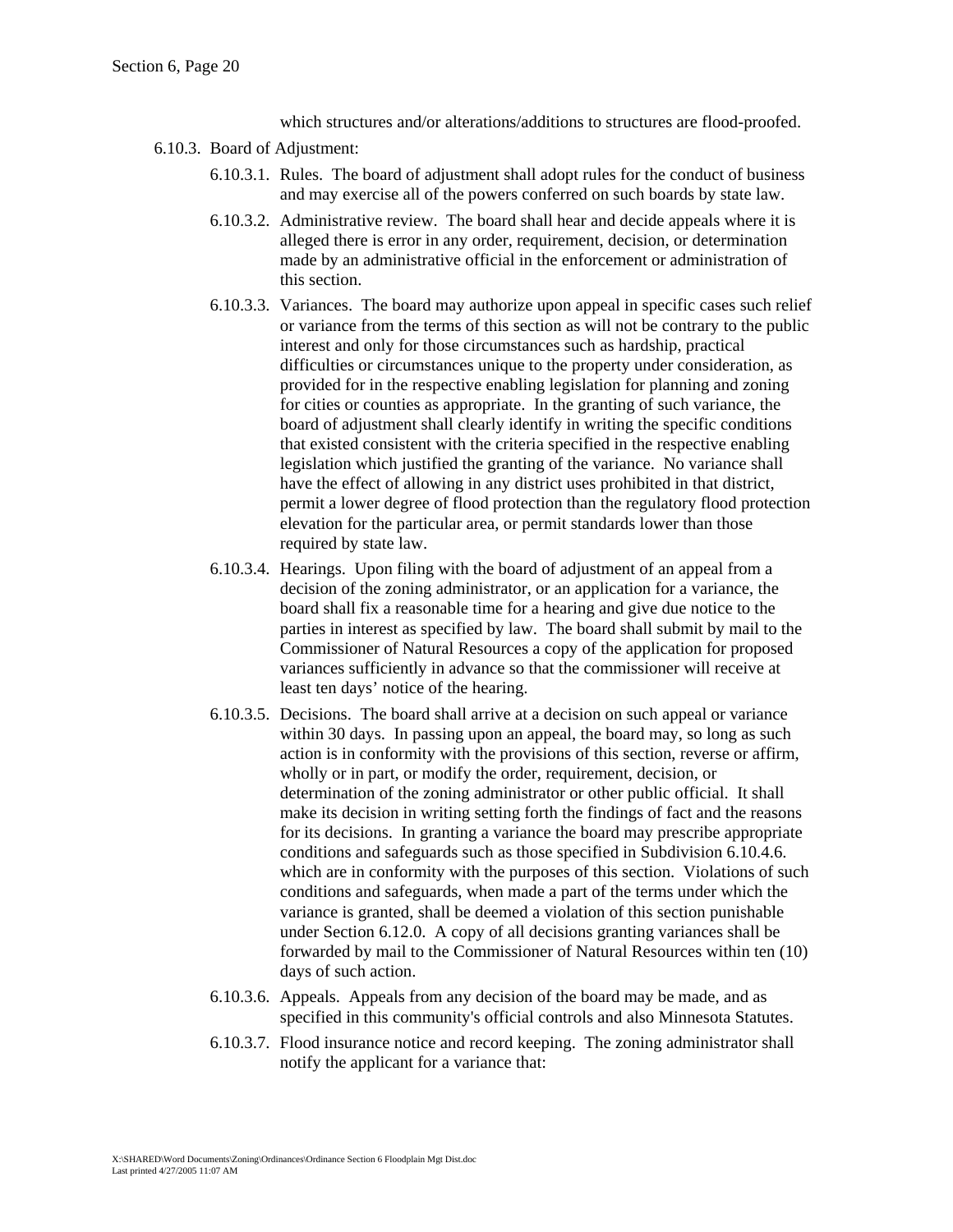- 6.10.3.7.1. The issuance of a variance to construct a structure below the base flood level will result in increased premium rates for flood insurance up to amounts as high as \$25 for \$100 of insurance coverage; and
- 6.10.3.7.2. such construction below the 100-year or regional flood level increases risks to life and property.

Such notification shall be maintained with a record of all variance actions. A community shall maintain a record of all variance actions, including justification for their issuance, and report such variances issued in its annual or biennial report submitted to the administrator of the National Flood Insurance Program.

- 6.10.4. Conditional uses. The county planning commission shall hear applications for conditional uses permissible under this section. The county board of commissioners will make final decisions on all applications. Applications shall be submitted to the zoning administrator, who shall forward the application to the planning commission for consideration.
	- 6.10.4.1. Hearings. Upon filing with the county planning commission an application for a conditional use permit, the county planning commission shall submit by mail to the Commissioner of Natural Resources a copy of the application for proposed conditional use sufficiently in advance so that the commissioner will receive it with at least ten days' notice of the hearing.
	- 6.10.4.2. Decisions. The county board of commissioners shall arrive at a decision on a conditional use within 30 days after receiving a recommendation from the county planning commission. In granting a conditional use permit, the county board of commissioners shall prescribe appropriate conditions and safeguards, in addition to those specified in Subdivision 6.10.4.6., which are in conformity with the purposes of this section. Violations of such conditions and safeguards, when made a part of the terms under which the conditional use permit is granted, shall be deemed a violation of this section punishable under Subdivision 6.12.0. A copy of all decisions granting conditional use permits shall be forwarded by mail to the Commissioner of Natural Resources within ten (10) days of such action.
	- 6.10.4.3. Procedures to be followed by the county planning commission and county board of commissioners in passing on conditional use permit applications within all flood plain districts:
		- 6.10.4.3.1. Require the applicant to furnish such of the following information and additional information as deemed necessary by the county planning commission for determining the suitability of the particular site for the proposed use:
			- 6.10.4.3.1.1. Plans in triplicate drawn to scale showing the nature, location, dimensions, and elevation of the lot, existing or proposed structures, fill, storage of materials, flood-proofing measures, and the relationship of the above to the location of the stream channel.
			- 6.10.4.3.1.2. Specifications for building construction and materials, flood-proofing, filling, dredging, grading, channel improvement, storage of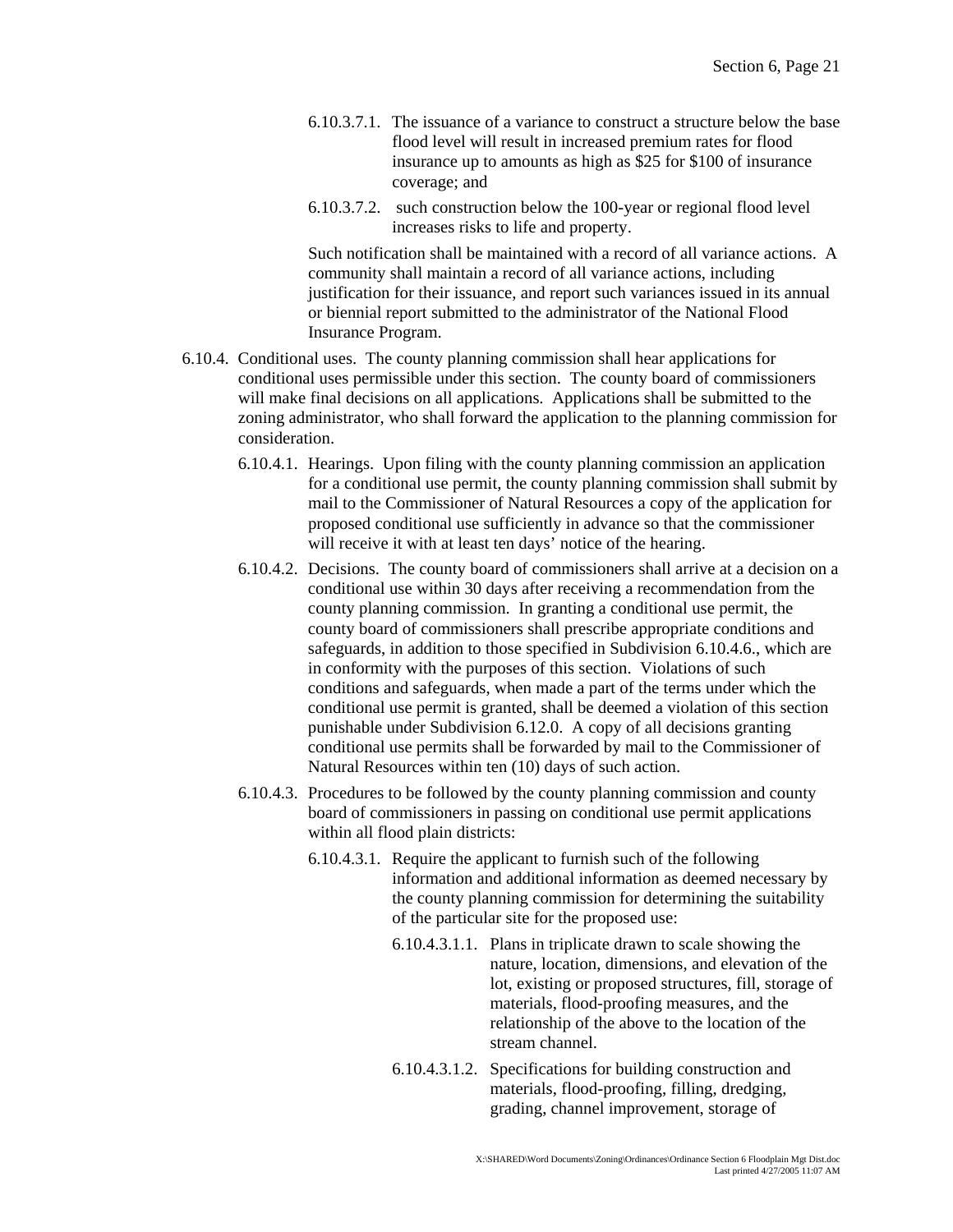materials, water supply, and sanitary facilities.

- 6.10.4.3.2. Transmit one copy of the information described in Subsection 6.10.4.3.1. of Subdivision 6.10.4.3. to a designated engineer or other expert person or agency for technical assistance, where necessary, in evaluating the proposed project in relation to flood heights and velocities, the seriousness of flood damage to the use, the adequacy of the plans for protection, and other technical matters.
- 6.10.4.3.3. Based upon the technical evaluation of the designated engineer or expert, the county planning commission shall determine the specific flood hazard at the site and evaluate the suitability of the proposed use in relation to the flood hazard.
- 6.10.4.4. Factors upon which the decision of the county board of commissioners shall be based. In passing upon conditional use applications, the county board of commissioners shall consider all relevant factors specified in other subdivisions of this section, and:
	- 6.10.4.4.1. The danger to life and property due to increased flood heights or velocities caused by encroachments.
	- 6.10.4.4.2. The danger that materials may be swept onto other lands or downstream to the injury of others or that may block bridges, culverts, or other hydraulic structures.
	- 6.10.4.4.3. The proposed water supply and sanitation systems and the ability of these systems to prevent disease, contamination, and unsanitary conditions.
	- 6.10.4.4.4. The susceptibility of the proposed facility and its contents to flood damage and the effect of such damage on the individual owner.
	- 6.10.4.4.5. The importance of the services provided by the proposed facility to the community.
	- 6.10.4.4.6. The requirements of the facility for a waterfront location.
	- 6.10.4.4.7. The availability of alternative locations not subject to flooding for the proposed use.
	- 6.10.4.4.8. The compatibility of the proposed use with existing development and development anticipated in the foreseeable future.
	- 6.10.4.4.9. The relationship of the proposed use to the comprehensive plan and flood plain management program for the area.
	- 6.10.4.4.10. The safety of access to the property in times of flood for ordinary and emergency vehicles.
	- 6.10.4.4.11. The expected heights, velocity, duration, rate of rise, and sediment transport of the flood waters expected at the site.
	- 6.10.4.4.12. Such other factors which are relevant to the purposes of this section.
- 6.10.4.5. Time for acting on application: The county board of commissioners shall act on an application in the manner described above within 30 days from receiving the application, except that where additional information is required pursuant to 6.10.4.4. of this section. The county board of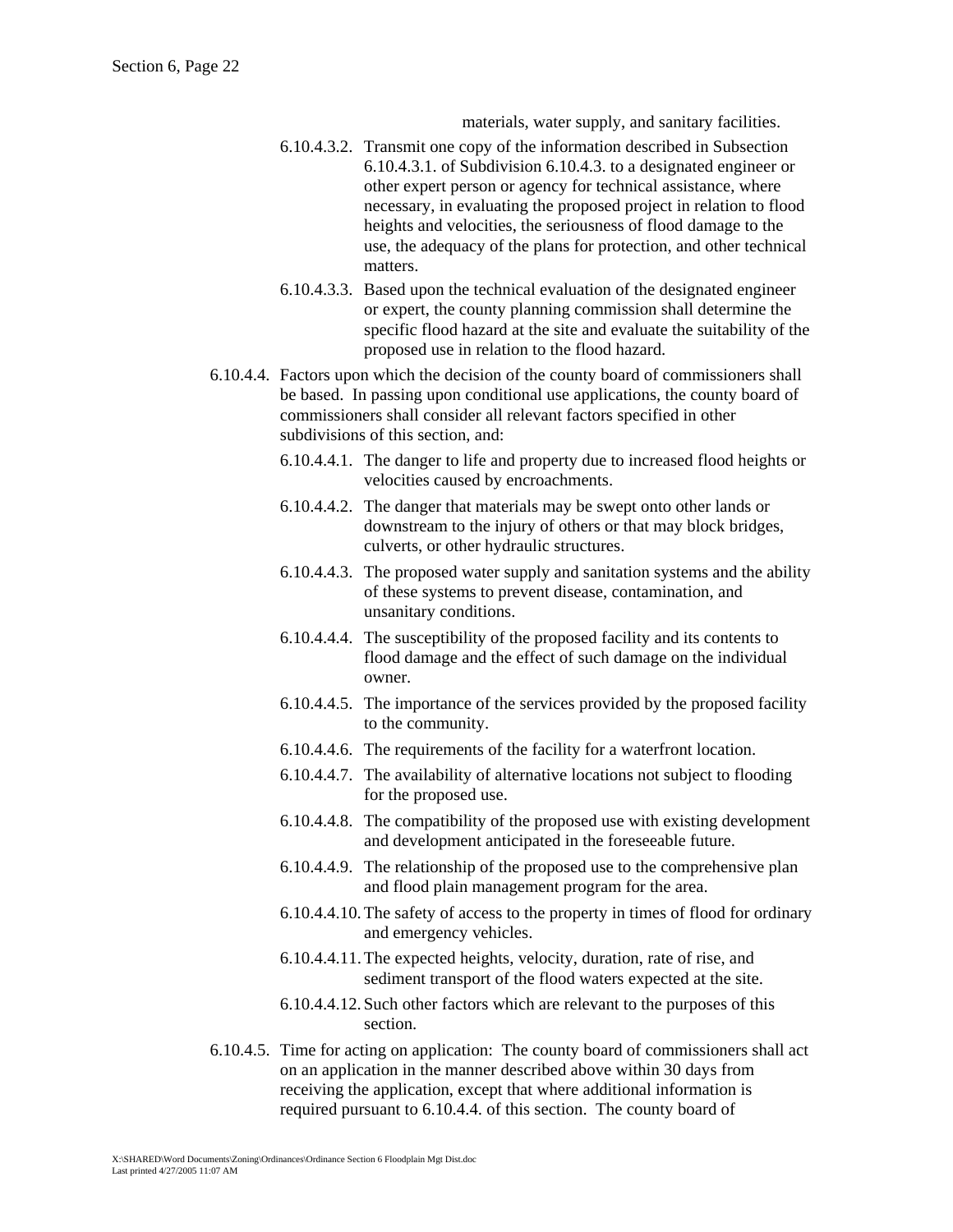commissioners shall render a written decision within 30 days from the receipt of such additional information.

- 6.10.4.6. Conditions attached to conditional use permits: Upon consideration of the factors listed above and the purpose of this section, the county board of commissioners shall attach such conditions to the granting of conditional use permits as it deems necessary to fulfill the purposes of this section. Such conditions may include, but are not limited to, the following:
	- 6.10.4.6.1. Modification of waste treatment and water supply facilities.
	- 6.10.4.6.2. Limitations on period of use, occupancy, and operation.
	- 6.10.4.6.3. Imposition of operational controls, sureties, and deed restrictions.
	- 6.10.4.6.4. Requirements for construction of channel modifications, compensatory storage, dikes, levees, and other protective measures.
	- 6.10.4.6.5. Flood-proofing measures, in accordance with the state building code and this section. The applicant shall submit a plan or document certified by a registered professional engineer or architect that the flood-proofing measures are consistent with the regulatory flood protection elevation and associated flood factors for the particular area.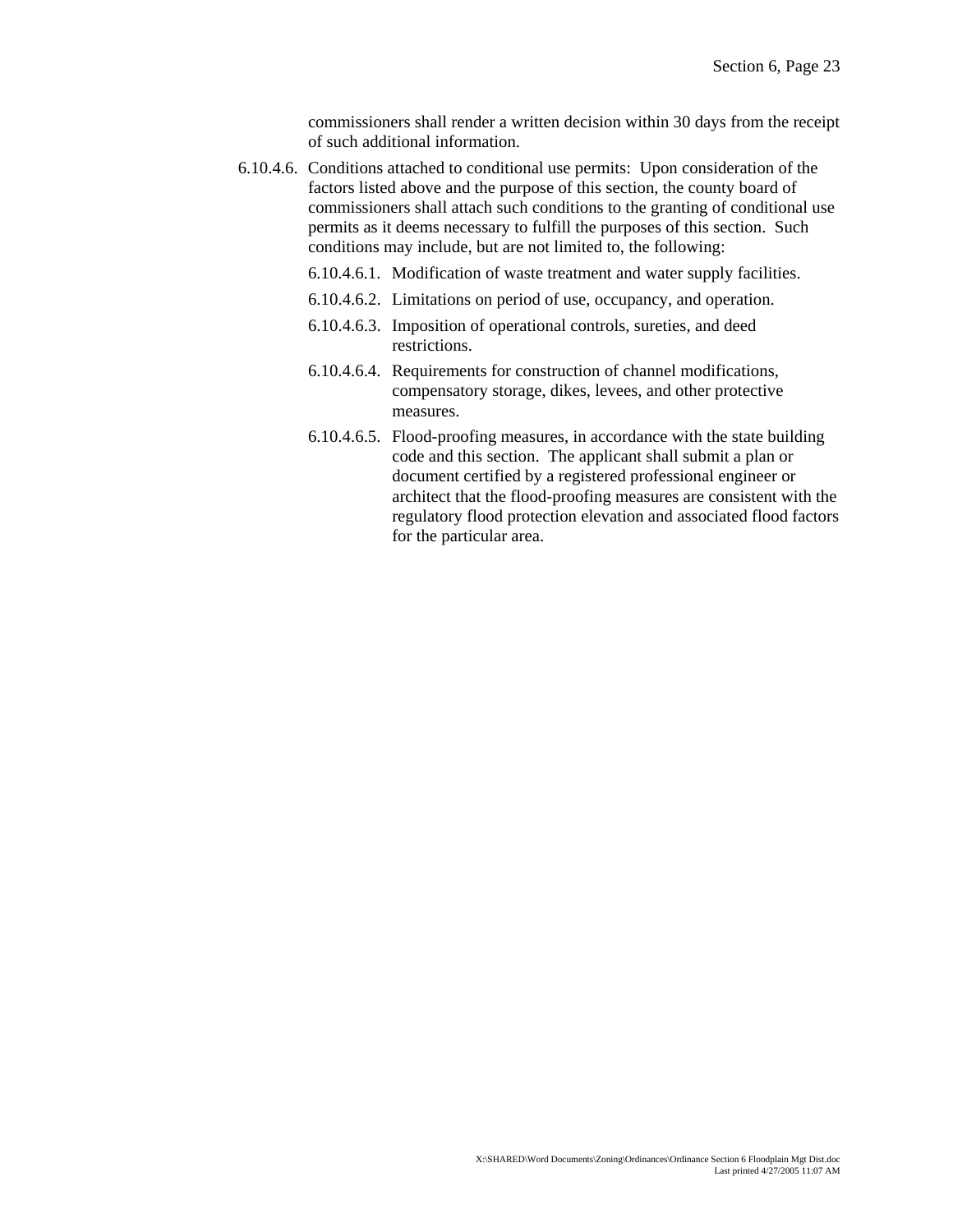Section 6, Page 24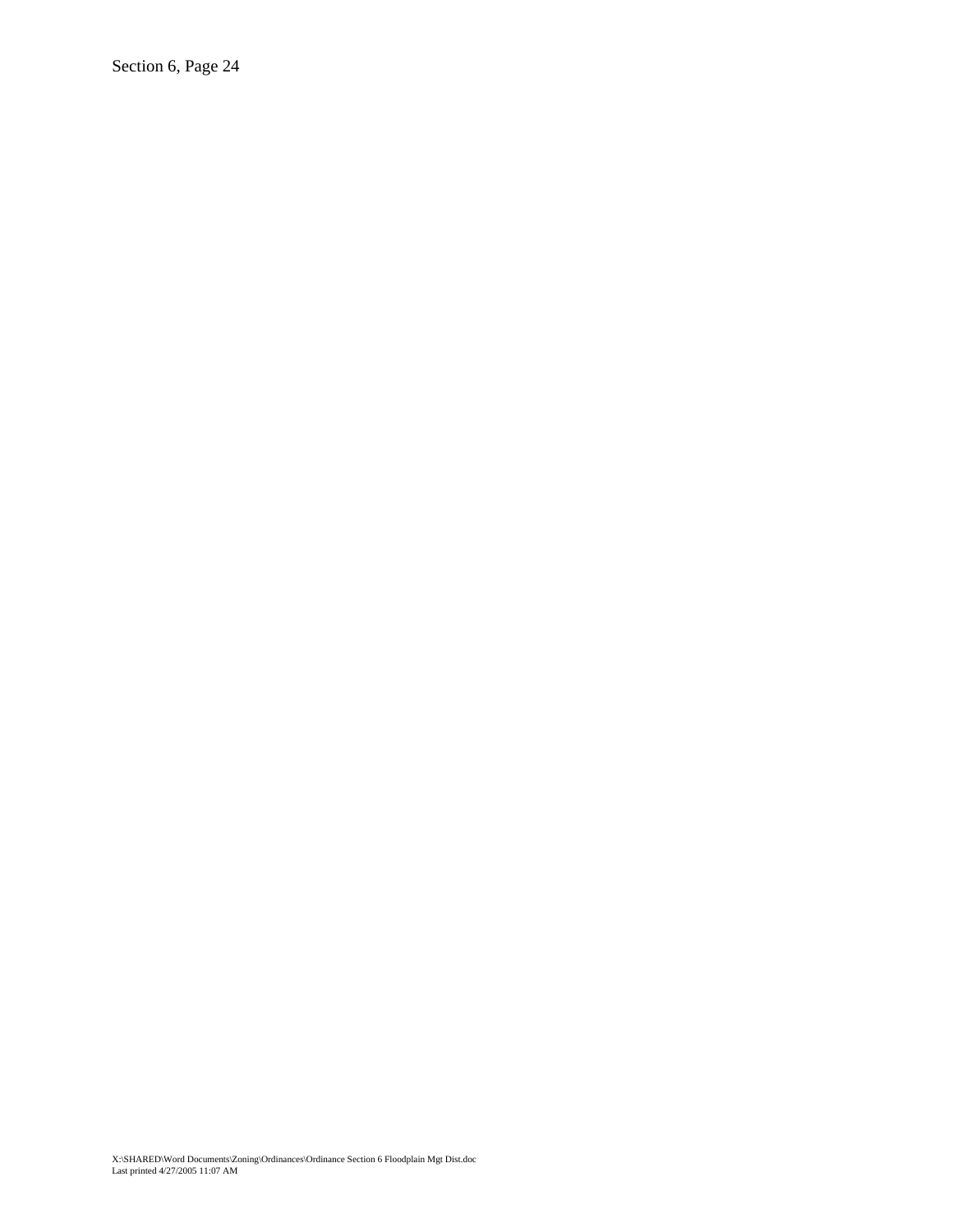### **6.11. Subdivision 11.0 — Nonconforming Uses**

- 6.11.1. A structure or the use of a structure or premises which was lawful before the passage or amendment of this section but which is not in conformity with the provisions of this section may be continued subject to the following conditions:
	- 6.11.1.1. No such use shall be expanded, changed, enlarged, or altered in a way which increases its nonconformity.
	- 6.11.1.2. Any alteration or addition to a nonconforming structure or nonconforming use which would result in increasing the flood damage potential of that structure or use shall be protected to the regulatory flood protection elevation in accordance with any of the elevation on fill or flood-proofing techniques (i.e., FP-1 through FP-4 flood-proofing classifications) allowable in the state building code, except as further restricted in 6.11.3. below.
	- 6.11.1.3. The cost of any structural alterations or additions to any nonconforming structure over the life of the structure shall not exceed 50 percent of the market value of the structure unless the conditions of this subdivision are satisfied. The cost of all structural alterations and additions constructed since the adoption of the county's initial flood plain controls must be calculated into today's current cost which will include all costs such as construction materials and a reasonable cost placed on all manpower or labor. If the current cost of all previous and proposed alterations and additions exceeds 50 percent of the current market value of the structure, then the structure must meet the standards of Subdivisions 6.4.0. and 6.5.0. of this section for new structures, depending upon whether the structure is in the Floodway or Flood Fringe, respectively.
	- 6.11.1.4. If any nonconforming use is discontinued for 12 consecutive months, any future use of the building premises shall conform to this section. The assessor shall notify the zoning administrator in writing of instances of nonconforming uses which have been discontinued for a period of 12 months.
	- 6.11.1.5. If any nonconforming use or structure is destroyed by any means, including floods, to an extent of 50 percent or more if its market value at the time of destruction, it shall not be reconstructed except in conformity with the provisions of this section. The applicable provisions for establishing new uses or new structures in Subdivisions 6.4.0, 6.5.0, and 6.6.0 will apply, depending upon whether the use or structure is in the Floodway, Flood Fringe, or General Flood Plain District, respectively.

#### **6.12. Subdivision 12.0 — Penalties for Violation**

- 6.12.1. Violation of the provisions of this section or failure to comply with any of its requirements (including violations of conditions and safeguards established in connection with grants of variances or conditional uses) shall constitute a misdemeanor and shall be punishable as defined by law.
- 6.12.2. Nothing herein contained shall prevent the county board of commissioners from taking such other lawful action as is necessary to prevent or remedy any violation. Such actions may include, but are not limited to:
	- 6.12.2.1. In responding to a suspected section violation, the zoning administrator and county board of commissioners may utilize the full array of enforcement actions available to it, including, but not limited to, prosecution and fines,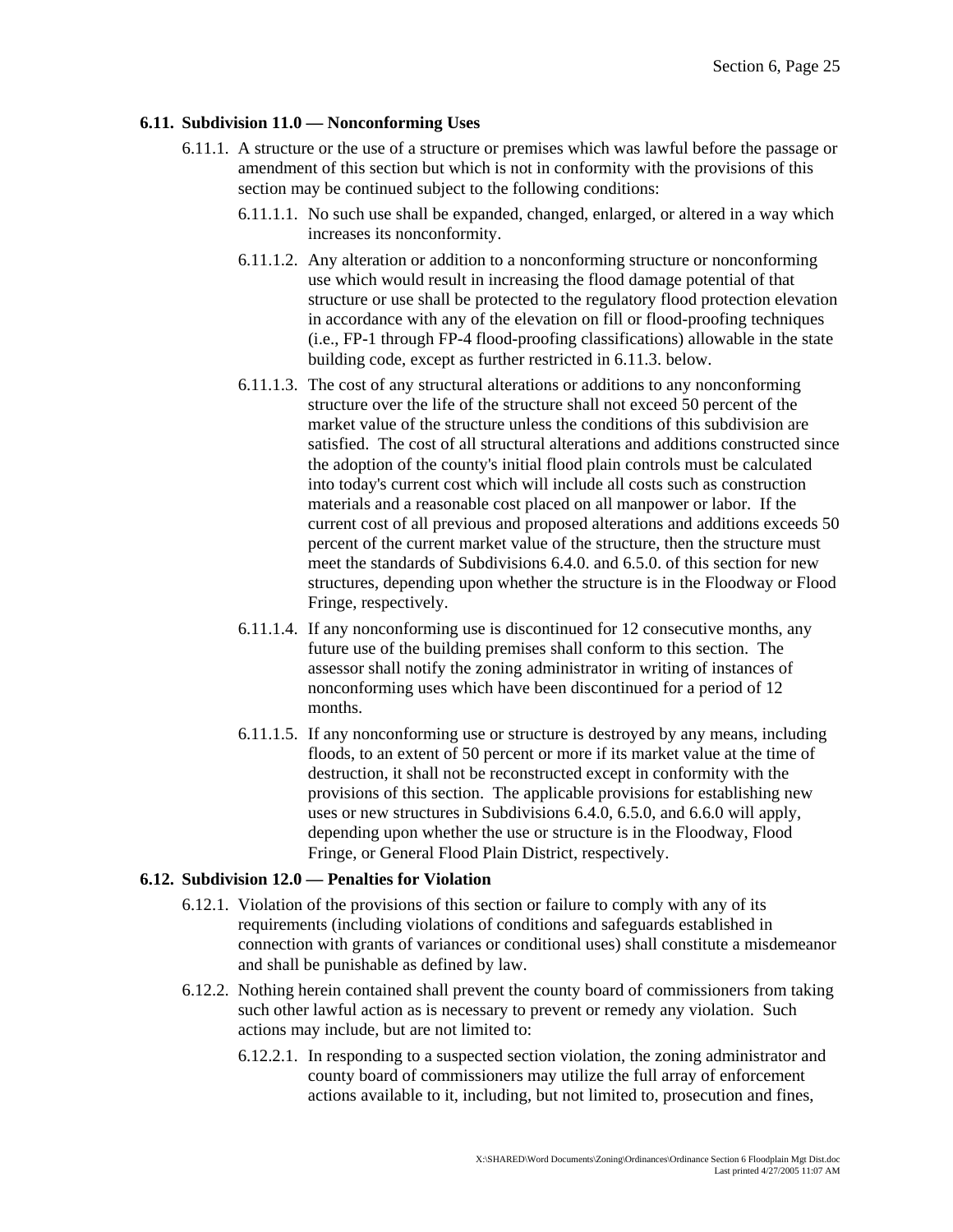injunctions, after-the-fact permits, orders for corrective measures, or a request to the National Flood Insurance Program for denial of flood insurance availability to the guilty party. The community must act in good faith to enforce these official controls and to correct section violations to the extent possible so as not to jeopardize its eligibility in the National Flood Insurance Program.

- 6.12.2.2. When a section violation is either discovered by or brought to the attention of the zoning administrator, the zoning administrator shall immediately investigate the situation and document the nature and extent of the violation of the official control. As soon as is reasonably possible, this information will be submitted to the appropriate Department of Natural Resources and Federal Emergency Management Agency Regional Office along with the county's plan of action to correct the violation to the degree possible.
- 6.12.2.3. The zoning administrator shall notify the suspected party of the requirements of this section and all other official controls and the nature and extent of the suspected violation of these controls. If the structure and/or use is under construction or development, the zoning administrator may order the construction or development immediately halted until a proper permit or approval is granted by the county. If the construction or development is already completed, then the zoning administrator may either:
	- 6.12.2.3.1. issue an order identifying the corrective actions that must be made within a specified time period to bring the use or structure into compliance with the official controls, or
	- 6.12.2.3.2. notify the responsible party to apply for an after-the-fact permit/development approval within a specified period of time not to exceed 30 days.
- 6.12.2.4. If the responsible party does not appropriately respond to the zoning administrator within the specified period of time, each additional day that lapses shall constitute an additional violation of this section and shall be prosecuted accordingly. The zoning administrator shall also, upon the lapse of the specified response period, notify the landowner to restore the land to the condition which existed prior to the violation of this section.

#### **6.13. Subdivision 13.0 — Amendments**

The flood plain designation on the official zoning map shall not be removed from flood plain areas unless it can be shown that the designation is in error or that the area has been filled to or above the elevation of the regional flood and is contiguous to lands outside the flood plain. Special exceptions to this rule may be permitted by the Commissioner of Natural Resources if he determines that, through other measures, lands are adequately protected for the intended use.

All amendments to this section, including amendments to the official zoning map, must be submitted to and approved by the Commissioner of Natural Resources prior to adoption. Changes in the official zoning map must meet the Federal Emergency Management Agency's (FEMA) Technical Conditions and Criteria and must receive prior FEMA approval before adoption. The Commissioner of Natural Resources must be given 10 days' written notice of all hearings to consider an amendment to this section, and said notice shall include a draft of the section amendment or technical study under consideration.